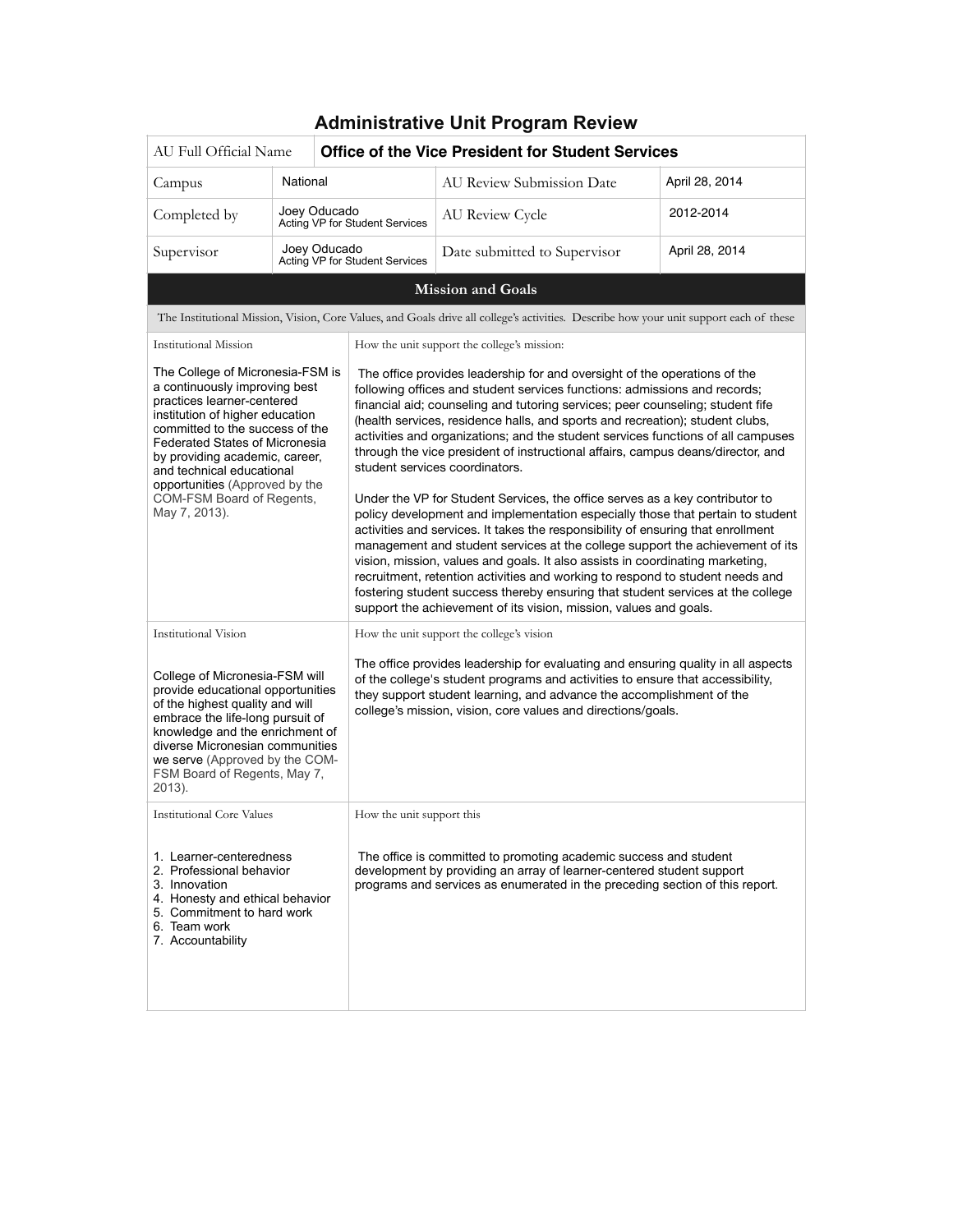Institutional Strategic Goals

**1. Focus on student success.**  The College of Micronesia-FSM will pursue excellence in student success and will develop a balance between *"access and success"* with appropriate career pathways for learners.

2. **Emphasize academic offerings in service to national needs.** The College of Micronesia-FSM will increase the number of four-year program opportunities while also strengthening the career and technical educational opportunities for non-collegebound students.

3. **Be financially sound, fiscally responsible, and build resources in anticipation of future needs.** The College of Micronesia-FSM will generate diversified revenue sources, create an allied foundation, and accumulate reserves and endowment assets.

4. **Invest in and build a strong capacity in human capital.** The College of Micronesia-FSM will support and strengthen faculty, staff, and administrators through establishment of aspirational goals for credentialing and funding professional development and building upon organizational and leadership capacity.

5. **Become a learning organization through development of a learning culture guided by learning leaders.** The College of Micronesia-FSM will operate under the assumptions that learning is a skill and is worthy of investment and mastery, and that the communication of information and participatory governance are pivotal to organizational success. There will be support of the time, energy, and resources necessary to foster critical reflection and experimentation towards institutional improvement through double-loop learning and systematic thinking.

#### How the unit support this

 The office provides leadership for and oversight of the operations of the following offices and student services functions: admissions and records; financial aid; counseling and tutoring services; peer counseling; student fife (health services, residence halls, and sports and recreation); student clubs, activities and organizations; and the student services functions of all campuses through the vice president of instructional affairs, campus deans/director, and student services coordinators.

Under the VP for Student Services, the office serves as a key contributor to policy development and implementation especially those that pertain to student activities and services. It takes the responsibility of ensuring that enrollment management and student services at the college support the achievement of its vision, mission, values and goals. It also assists in coordinating marketing, recruitment, retention activities and working to respond to student needs and fostering student success thereby ensuring that student services at the college support the achievement of its vision, mission, values and goals.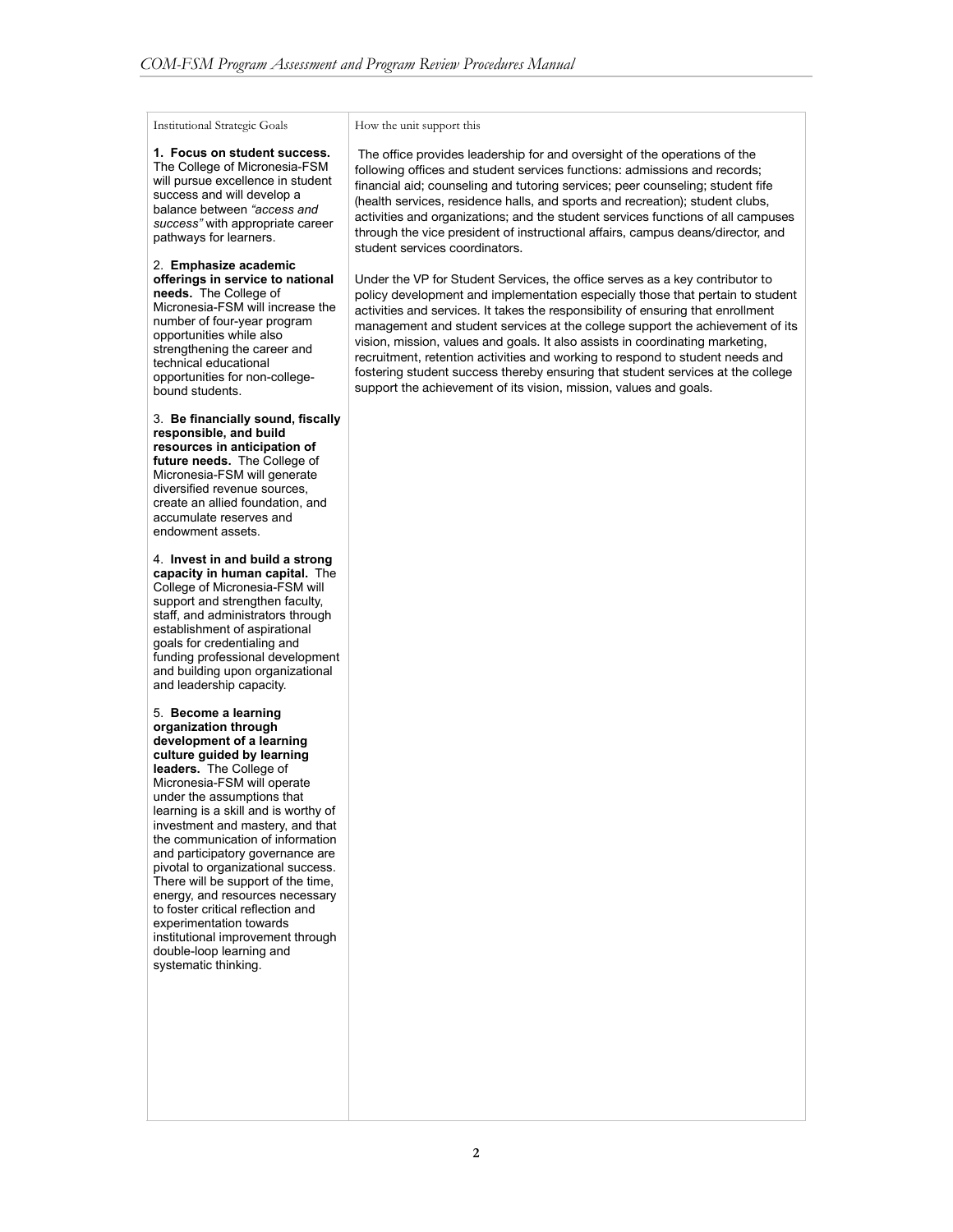| 6. Evoke an image of quality.<br>The College of Micronesia-FSM<br>will be viewed as a model<br>institution for best practices<br>exhibited through quality,<br>excellence, and integrity of both<br>employees and graduates. The<br>college will maintain regional<br>accreditation without sanction for<br>the maximum six-year cycle<br>allowed by the Accrediting<br>Commission for Community and<br>Junior Colleges: Western<br>Association of Schools and<br>Colleges. |                                                                                                                                                                                                                                                                                                                                                                                                                                                                                                                                    |                                  |                                                                                                                                                                                                                                                                                                                                                                                                                                                                                                                                                                                                               |  |                   |
|-----------------------------------------------------------------------------------------------------------------------------------------------------------------------------------------------------------------------------------------------------------------------------------------------------------------------------------------------------------------------------------------------------------------------------------------------------------------------------|------------------------------------------------------------------------------------------------------------------------------------------------------------------------------------------------------------------------------------------------------------------------------------------------------------------------------------------------------------------------------------------------------------------------------------------------------------------------------------------------------------------------------------|----------------------------------|---------------------------------------------------------------------------------------------------------------------------------------------------------------------------------------------------------------------------------------------------------------------------------------------------------------------------------------------------------------------------------------------------------------------------------------------------------------------------------------------------------------------------------------------------------------------------------------------------------------|--|-------------------|
|                                                                                                                                                                                                                                                                                                                                                                                                                                                                             | AU Mission, Goals, and Objectives)                                                                                                                                                                                                                                                                                                                                                                                                                                                                                                 |                                  |                                                                                                                                                                                                                                                                                                                                                                                                                                                                                                                                                                                                               |  |                   |
| <b>Mission Statement</b>                                                                                                                                                                                                                                                                                                                                                                                                                                                    | Goals                                                                                                                                                                                                                                                                                                                                                                                                                                                                                                                              | Objectives                       |                                                                                                                                                                                                                                                                                                                                                                                                                                                                                                                                                                                                               |  |                   |
| The Department of Student<br>Services' mission is to support<br>student development by<br>providing learner-centered<br>programs and services that fulfill<br>the diverse educational,<br>recreational, social, and cultural<br>needs of student's population<br>and the College's community <sup>1</sup> .<br><sup>1</sup> The mission statement as adopted<br>during the department's July 24-25<br>Summer Summit.                                                        | To increase student's satisfaction,<br>access, and success.                                                                                                                                                                                                                                                                                                                                                                                                                                                                        |                                  | 2012-2013 Assessment Cycle<br>1. Student will conduct business of<br>their clubs or associations<br>demonstrating proper and ethical<br>practices.<br>2. Students will demonstrate strong<br>interpersonal skills and respectful<br>relationships with others.<br>2013-2014 Assessment Cycle<br>1. AUs under the department of<br>student services will exhibit<br>commitment and active<br>engagement to fostering the<br>culture of continuous<br>improvement.<br>2. Students will engage in active<br>learning and use time<br>management to balance academic<br>work with extra-curricular<br>activities. |  |                   |
|                                                                                                                                                                                                                                                                                                                                                                                                                                                                             | AU Description, Data and Trends Analysis                                                                                                                                                                                                                                                                                                                                                                                                                                                                                           |                                  |                                                                                                                                                                                                                                                                                                                                                                                                                                                                                                                                                                                                               |  |                   |
| Describe the purpose, components,<br>and staffing of the AU                                                                                                                                                                                                                                                                                                                                                                                                                 | The office provides leadership for and oversight of the operations of the<br>following offices and student services functions: admissions and records;<br>financial aid; counseling and tutoring services; peer counseling; student fife<br>(health services, residence halls, and sports and recreation); student clubs,<br>activities and organizations; and the student services functions of all campuses<br>through the vice president of instructional affairs, campus deans/director, and<br>student services coordinators. |                                  |                                                                                                                                                                                                                                                                                                                                                                                                                                                                                                                                                                                                               |  |                   |
|                                                                                                                                                                                                                                                                                                                                                                                                                                                                             | Current Staffing. Complete the table below                                                                                                                                                                                                                                                                                                                                                                                                                                                                                         |                                  |                                                                                                                                                                                                                                                                                                                                                                                                                                                                                                                                                                                                               |  |                   |
| List each position by classification                                                                                                                                                                                                                                                                                                                                                                                                                                        | Percent of<br>Employment                                                                                                                                                                                                                                                                                                                                                                                                                                                                                                           | Months per Year of<br>Employment | Source of Funding                                                                                                                                                                                                                                                                                                                                                                                                                                                                                                                                                                                             |  | FTE               |
| <b>VP for Student Services</b>                                                                                                                                                                                                                                                                                                                                                                                                                                              | 100%                                                                                                                                                                                                                                                                                                                                                                                                                                                                                                                               | 12                               | <b>Annual Budget</b>                                                                                                                                                                                                                                                                                                                                                                                                                                                                                                                                                                                          |  | 1                 |
| Secretary                                                                                                                                                                                                                                                                                                                                                                                                                                                                   | 100%                                                                                                                                                                                                                                                                                                                                                                                                                                                                                                                               | 12                               | <b>Annual Budget</b>                                                                                                                                                                                                                                                                                                                                                                                                                                                                                                                                                                                          |  | 1                 |
|                                                                                                                                                                                                                                                                                                                                                                                                                                                                             | <b>Other Resources.</b> Complete the table below                                                                                                                                                                                                                                                                                                                                                                                                                                                                                   |                                  |                                                                                                                                                                                                                                                                                                                                                                                                                                                                                                                                                                                                               |  |                   |
| List each position by classification                                                                                                                                                                                                                                                                                                                                                                                                                                        | <b>Services Provided</b>                                                                                                                                                                                                                                                                                                                                                                                                                                                                                                           | Number of Hours                  | <b>Overall Cost</b>                                                                                                                                                                                                                                                                                                                                                                                                                                                                                                                                                                                           |  | Source of Funding |
| None                                                                                                                                                                                                                                                                                                                                                                                                                                                                        | Not Applicable                                                                                                                                                                                                                                                                                                                                                                                                                                                                                                                     | Not Applicable                   | Not Applicable                                                                                                                                                                                                                                                                                                                                                                                                                                                                                                                                                                                                |  | Not Applicable    |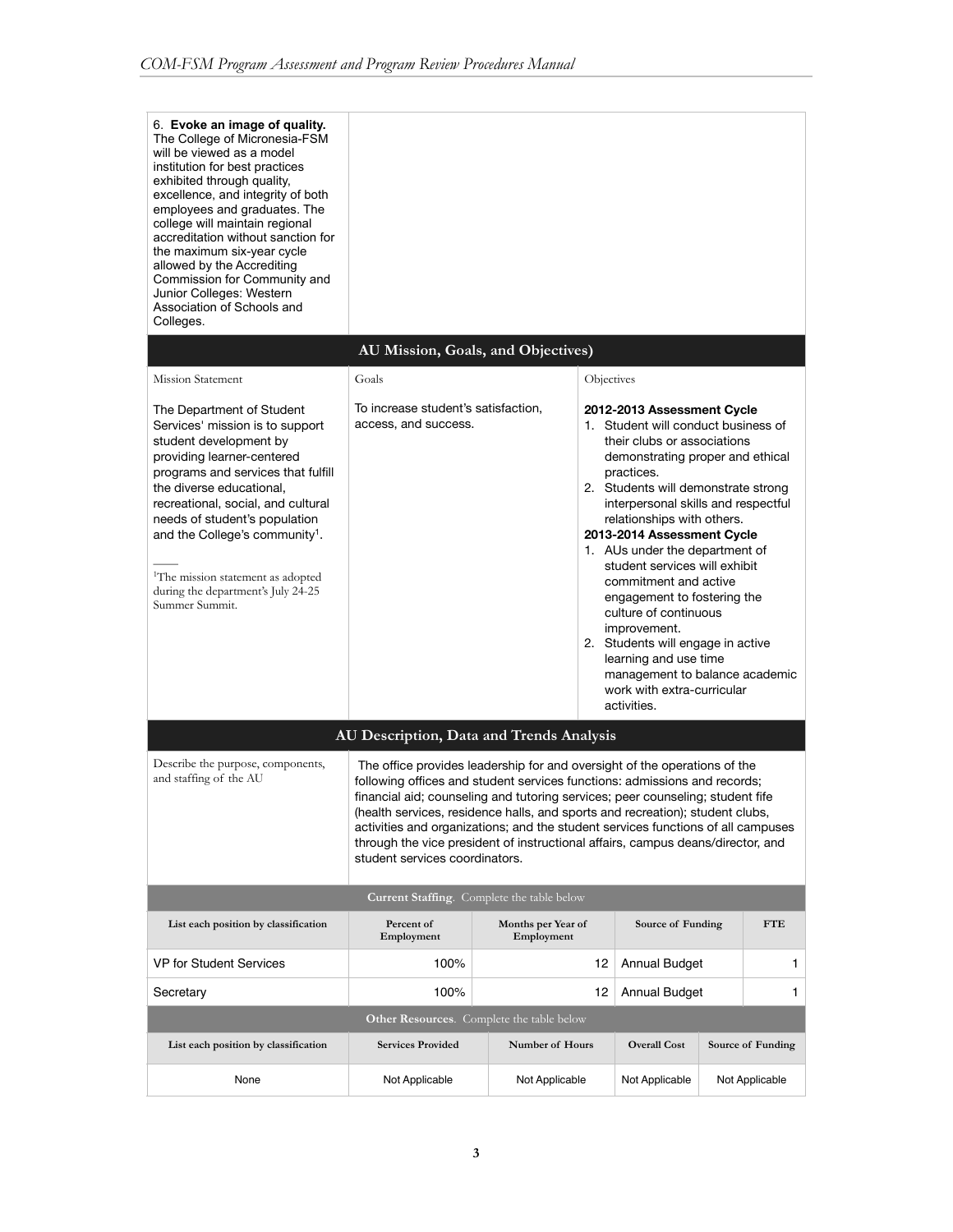**Utilize the data provided in the above table in a discussion of the appropriateness of the staffing levels of the AU**

See data as reported by AUs under the department of student services.

**How does this AU serve the population of the College?**

These student support programs and services are under the college's department of student services, and they include: (a) admissions, registration and records; (b) financial aid, work-study, and scholarships; (c) guidance and peer counseling including tutoring services; (d) basic health care services; (e) sports and recreation; (f) residence halls; and (g) student activities, clubs and organizations.

**Since the previous AU program review, what significant changes have occurred that impact the services of the AU?**

 This is the first program review conducted about the AU. Prior to 2013, the Office evaluates quality of programs and/ or services through annual assessments.

| What methods are used to evaluate<br>AU's effectiveness to the population<br>that interacts with it? | What do the results of the above<br>methods of evaluation indicate about the<br>effectiveness of the AU?                                                                 | How have the results of this analysis<br>been used to make improvements to<br>services provided by the AU?                                                               |  |  |
|------------------------------------------------------------------------------------------------------|--------------------------------------------------------------------------------------------------------------------------------------------------------------------------|--------------------------------------------------------------------------------------------------------------------------------------------------------------------------|--|--|
| Annual outcome assessments using<br>surveys, frequency counts, and<br>others                         | See Appendix A, 2012-2013 VPSS Annual<br>Assessment Report, or http://<br>wiki.comfsm.fm/@api/deki/files/4105/<br>$= 2012 - 2013$ VPSS Annual Assessment-<br>TracDat.pdf | See Appendix A, 2012-2013 VPSS<br>Annual Assessment Report, or http://<br>wiki.comfsm.fm/@api/deki/files/4105/<br>$= 2012 - 2013$ VPSS Annual Assessment<br>-TracDat.pdf |  |  |
|                                                                                                      | See Appendix B, 2013-2014 VPSS Annual<br>Assessment Report, or http://<br>wiki.comfsm.fm/@api/deki/files/4106/<br>$= 2013 - 2014$ VPSS Annual Assessment-<br>TracDat.pdf | See Appendix B, 2013-2014 VPSS<br>Annual Assessment Report, or http://<br>wiki.comfsm.fm/@api/deki/files/4106/<br>$= 2013 - 2014$ VPSS Annual Assessment<br>-TracDat.pdf |  |  |
| Provide any other relevant data that are relevant to this AU program review                          |                                                                                                                                                                          |                                                                                                                                                                          |  |  |

Annual assessments, quarterly performance reports, enrollment data, and other reports.

| Strengths, Weaknesses, Opportunities, Challenges (SWOC) |  |  |  |
|---------------------------------------------------------|--|--|--|
|                                                         |  |  |  |

| Based on analysis in the preceding<br>sections, what are the AU's strengths? | 1. Diverse and comprehensive array of student support services the support<br>student learning, and advances the achievement of the college's missions,<br>goals and objectives. These student support services include: admissions<br>and records; financial aid; counseling and tutoring services; peer<br>counseling; student fife (health services, residence halls, and sports and<br>recreation); student clubs, activities and organizations.<br>2. Student support services are student-centered and that they are available at<br>all campus locations. More so, these services are responsive to student<br>needs and engagement. 2014 CCSEE survey shows are mean (weighted)<br>rating of 68.9 as compared to the mean ratings of 52.1 and 50.0 for small<br>colleges and 2014 cohort, respectively.<br>3. The department promotes culture of evidence and continuous improvement.<br>Even students are engaged in assessments of their sponsored or organized<br>activities.<br>4. Student-centered programs and services that promote a sense of<br>community. In the 2014 CCSSE survey, 59.1 of the 537 students (sample)<br>who responded to the question "How much does this college emphasize"<br>each of the following: providing the support you need to thrive socially"<br>signified "very much" while 31.4 and 24.9 expressed "quite a bit" and<br>"some," respectively; 10.9 indicated "very little." More on CCSSE, see 9c,<br>and 9d.<br>5. In summer 2014, the department organized a Summer Summit and through<br>extensive and purposeful dialogue revisited its mission statement, and<br>introduced revisions to further align it with the college's mission statement,<br>strategic directions, IEMP objectives, etc. |
|------------------------------------------------------------------------------|------------------------------------------------------------------------------------------------------------------------------------------------------------------------------------------------------------------------------------------------------------------------------------------------------------------------------------------------------------------------------------------------------------------------------------------------------------------------------------------------------------------------------------------------------------------------------------------------------------------------------------------------------------------------------------------------------------------------------------------------------------------------------------------------------------------------------------------------------------------------------------------------------------------------------------------------------------------------------------------------------------------------------------------------------------------------------------------------------------------------------------------------------------------------------------------------------------------------------------------------------------------------------------------------------------------------------------------------------------------------------------------------------------------------------------------------------------------------------------------------------------------------------------------------------------------------------------------------------------------------------------------------------------------------------------------------------------------------------------------------------|
|                                                                              | The department offers student support services that are available at all<br>6.<br>campuses.                                                                                                                                                                                                                                                                                                                                                                                                                                                                                                                                                                                                                                                                                                                                                                                                                                                                                                                                                                                                                                                                                                                                                                                                                                                                                                                                                                                                                                                                                                                                                                                                                                                          |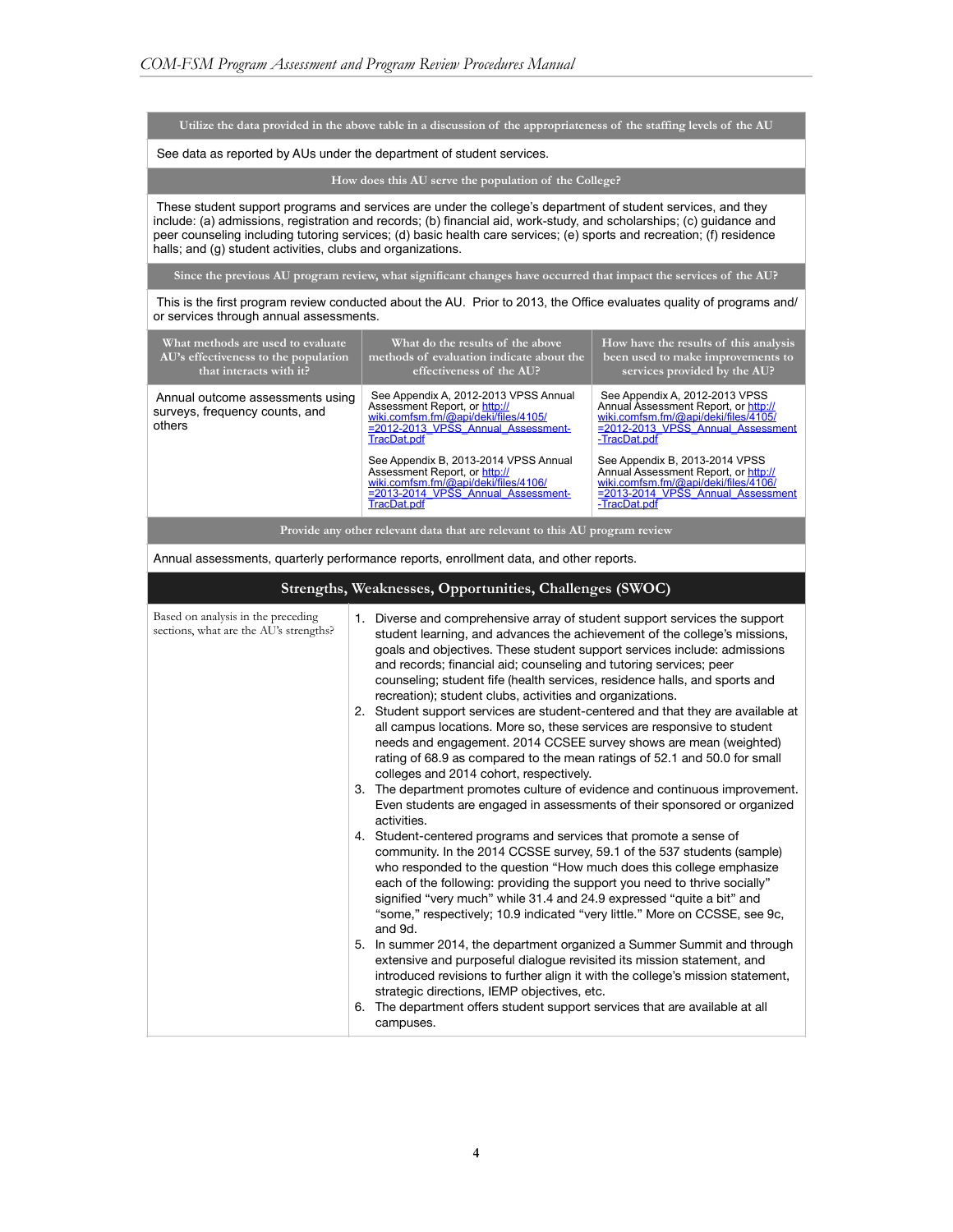| Based on analysis in the preceding<br>sections, what are the AU's<br>weaknesses?           | <b>Budget cutbacks</b><br>1.<br>Most, if not all, of the units under the department are under-resourced<br>2.<br>attributing to budget cutbacks as result of declining enrollment and other<br>factors. As results of the 2010 job-audit's findings and recommendations,<br>several positions were eliminated. While the recommendation for eliminating<br>position may yield to some "savings" in terms of spendings on salaries and<br>compensations; a question whether such recommendation is apt especially<br>in an educational setting.<br>The department's current "reporting to" structure.<br>З.<br>Assessments and program review processes lack integration.<br>4.<br>Capacity building: student support services staff.<br>5. |
|--------------------------------------------------------------------------------------------|--------------------------------------------------------------------------------------------------------------------------------------------------------------------------------------------------------------------------------------------------------------------------------------------------------------------------------------------------------------------------------------------------------------------------------------------------------------------------------------------------------------------------------------------------------------------------------------------------------------------------------------------------------------------------------------------------------------------------------------------|
| Based on analysis in the preceding<br>sections, what opportunities existing<br>for the AUP | 1. Recruitment and strategic enrollment management plan development<br>specifically with the optimism to address the college's enrollment challenges.<br>2. Expanding the cross-training program for support services staff: intra- and<br>inter-department cross training in collaboration with other departments.<br>3. A one-stop student services center.                                                                                                                                                                                                                                                                                                                                                                              |
| Based on analysis in the preceding<br>sections, what challenges exist for the<br>AU?       | Declining enrollment leading to reduced appropriations, possibly leading to<br>1.<br>reduction of staff.<br>The college's current structure especially in terms of the "reporting to"<br>2 <sup>1</sup><br>structure of student services units at the state campuses. The structure<br>creates a "longer route" of reporting, and provides challenges especially in the<br>areas of coordinated and department-level focused initiatives, coordinated<br>assessments, etc.<br>Budget cutbacks.<br>3.                                                                                                                                                                                                                                       |

#### **Evaluation of Processes used by AU**

**Describe any on-going systematic method used to evaluate the efficacy of processes used by the AU.**

The office conducts annual assessments and biennial review to identify the student needs, and systematically assess and evaluate effectiveness of its student support programs and services. Assessments and program reviews are conducted in accordance with the college's continuous improvement policy, and the procedures and pertinent guidelines established in the college's Program Assessment and Program Reviews Procedures Manual of 2013.

**Provide example (s) of how this AU program review has led to continuous quality improvement**

Through this program review, the office is able to identify strengths and areas for improvement; what and how it can contribute to student learning, growth and development; and inform program enhancement and improvement. These all are crucial to informing enhancement of programs and services ensuring the quality and that support services especially in terms of: (a) improving delivery of programs and services to effectively and efficiently meet student needs; (b) supporting student learning through ensuring a supportive learning environment; and (c) advancing the accomplishment of its institutional mission

#### **Service Area Outcomes Assessment**

| List AU's Service Area Outcomes by completing the expandable table below                                                                                                                                                                                 |                              |                          |                                      |                              |
|----------------------------------------------------------------------------------------------------------------------------------------------------------------------------------------------------------------------------------------------------------|------------------------------|--------------------------|--------------------------------------|------------------------------|
| <b>Service Area Outcomes</b>                                                                                                                                                                                                                             | Date Assessment<br>Completed | Date(s) Data<br>Analyzed | Date(s) Data Used<br>for Improvement | Number of Cycle<br>Completed |
| 2012-2013 Assessment Cycle<br>Student will conduct business of their<br>clubs or associations demonstrating proper<br>and ethical practices.<br>2. Students will demonstrate strong<br>interpersonal skills and respectful<br>relationships with others. | September 2013               | September 2013           | September 2013                       |                              |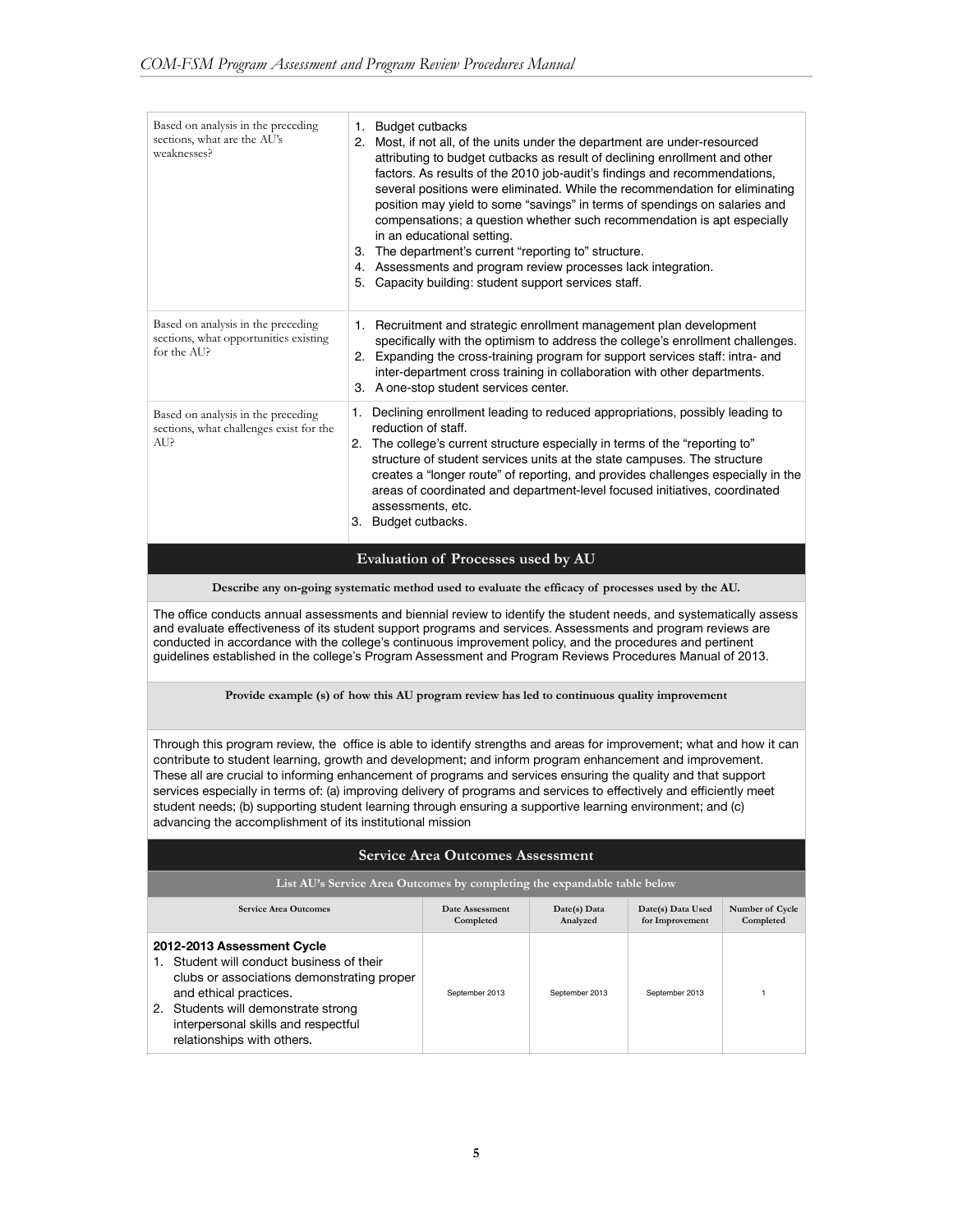| 2013-2014 Assessment Cycle<br>1. AUs under the department of student<br>services will exhibit commitment and active<br>engagement to fostering the culture of<br>continuous improvement.<br>2. Students will engage in active learning and<br>use time management to balance<br>academic work with extra-curricular<br>activities. |                                                                                                                   | <b>July 2015</b>                                                                                                                                             | May to June 2015     | June to July 2015            | $\mathbf{1}$          |
|------------------------------------------------------------------------------------------------------------------------------------------------------------------------------------------------------------------------------------------------------------------------------------------------------------------------------------|-------------------------------------------------------------------------------------------------------------------|--------------------------------------------------------------------------------------------------------------------------------------------------------------|----------------------|------------------------------|-----------------------|
|                                                                                                                                                                                                                                                                                                                                    |                                                                                                                   | AU Assessment. Complete the expandable table below                                                                                                           |                      |                              |                       |
| <b>Outcome</b><br><b>Numbers</b>                                                                                                                                                                                                                                                                                                   | <b>Intended Outcomes</b>                                                                                          | Means of Assessment                                                                                                                                          | Criteria for Success | Summary of Data<br>Collected | <b>Use of Results</b> |
| 2012-2013<br><b>VPSS</b><br>Outcome 1                                                                                                                                                                                                                                                                                              | Student will conduct business of<br>their clubs or associations<br>demonstrating proper and ethical<br>practices. | See Appendix A, 2012-2013 VPSS Annual Assessment Report, or http://<br>wiki.comfsm.fm/@api/deki/files/4105/<br>=2012-2013 VPSS Annual Assessment-TracDat.pdf |                      |                              |                       |
| 2012-2013<br><b>VPSS</b><br>Outcome 2                                                                                                                                                                                                                                                                                              | Students will demonstrate strong<br>interpersonal skills and respectful<br>relationships with others.             | See Appendix A, 2012-2013 VPSS Annual Assessment Report, or http://<br>wiki.comfsm.fm/@api/deki/files/4105/<br>=2012-2013_VPSS_Annual_Assessment-TracDat.pdf |                      |                              |                       |
| 2013-2014<br>AUs under the department of<br><b>VPSS</b><br>student services will exhibit<br>Outcome 1<br>commitment and active<br>engagement to fostering the culture<br>of continuous improvement.                                                                                                                                |                                                                                                                   | See Appendix B, 2013-2014 VPSS Annual Assessment Report, or http://<br>wiki.comfsm.fm/@api/deki/files/4106/<br>=2013-2014 VPSS Annual Assessment-TracDat.pdf |                      |                              |                       |
| 2013-2014<br>Students will engage in active<br><b>VPSS</b><br>learning and use time management<br>Outcome 2<br>to balance academic work with<br>extra-curricular activities.                                                                                                                                                       |                                                                                                                   | See Appendix B, 2013-2014 VPSS Annual Assessment Report, or http://<br>wiki.comfsm.fm/@api/deki/files/4106/<br>=2013-2014_VPSS_Annual_Assessment-TracDat.pdf |                      |                              |                       |
|                                                                                                                                                                                                                                                                                                                                    | How has AU's assessment of Service Area Outcomes led to improvements in services provided to patrons              |                                                                                                                                                              |                      |                              |                       |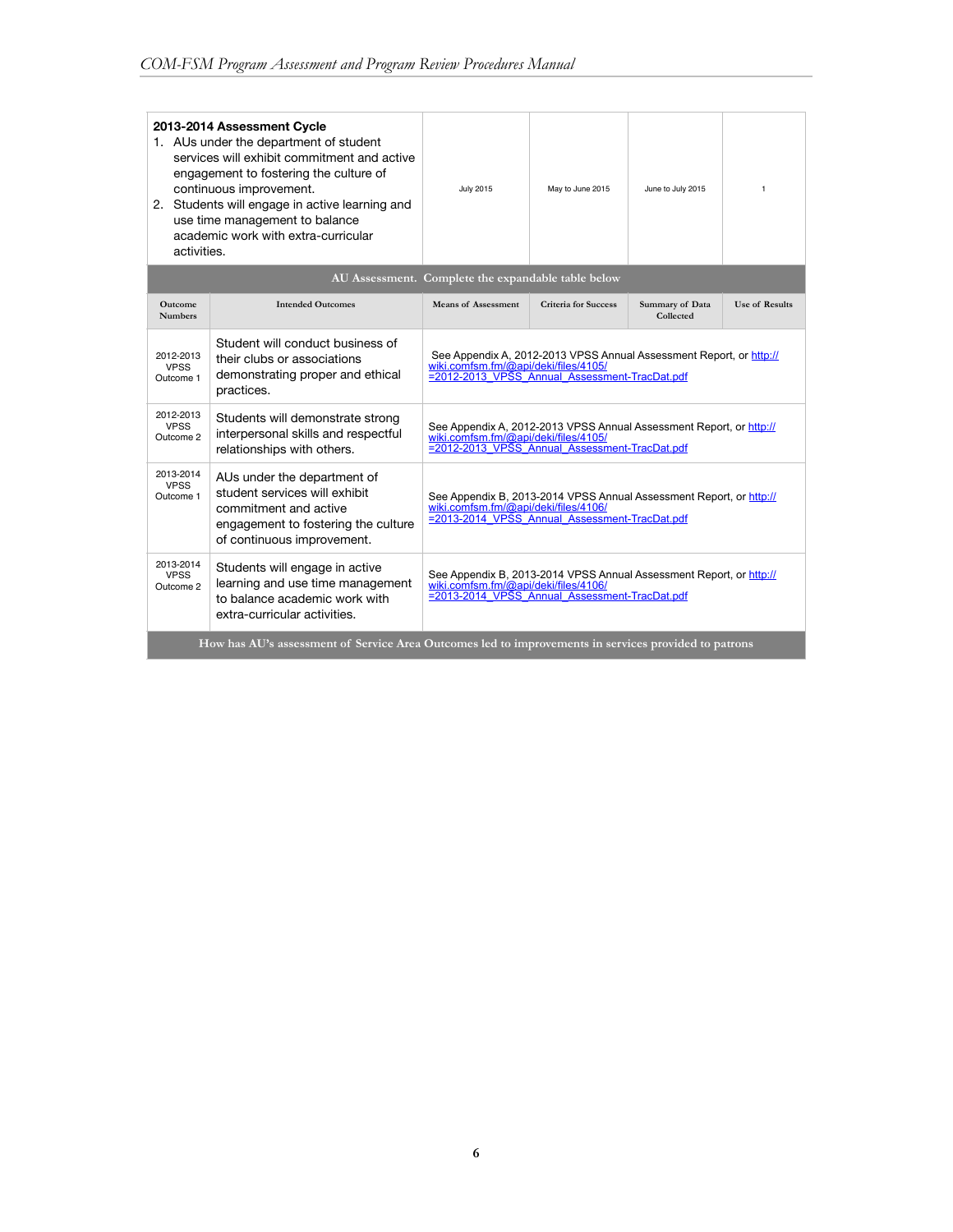- 1. **Comprehensive Student Life Program.** The VPSS office coordinated the development of a comprehensive student life plan that is published in the 2012-2013 Student Handbook. A copy of the handbook is also accessible from http://www.comfsm.fm/publications/handbook/Student-hand-book-2012-2013.pdf in downloadable portable document format (pdf). Additionally, a student life calendar for 2012-2013 chronologically outlining the various activities by units or offices is also included in this handbook.
- 2. **Calendar of Student Activities.** An online calendar of student co- and extra-curricular activities, e.g., forum, workshops and trainings, etc., are now published in the VPSS webpage, <http://www.comfsm.fm/?q=vpss>. The online calendar provides information about the co- and extra-curricular activities available for students, the schedule, and most importantly, succinct descriptions of the activities and how they are directly linked to or support the college's institutional student learning outcomes. For example, counseling office's Study Skills Workshop, November 6, 2014, 1:00-2:00 PM, MITC, and a description of the workshop ".... is designed to help student develop the skills necessary for success in their academic courses. Participants will learn strategies for note-taking, time management, reading critically, concentration and studying, and test taking strategies. These are important skills that help the students here at College of Micronesia-FSM,as such students will be able to apply skills in their academic courses [ISLO's 1, 2, 3, 4, 5, 6, 7, 8]."
- 3. **Foster culture of evidence and continuous improvement.** The VPSS office also restructured the processes or procedures relating to activities sponsored by or requested by recognized (or associated) student clubs and organizations. In 2013, the VPSS requires recognized student clubs and organizations to articulate the "objectives or outcomes" of their sponsored activities, their criterion or criteria for success, assessment methods including instruments, and others. In summary, student clubs and organizations are required to conduct assessments of their sponsored activities, and assessment reports of prior activities are required for approval of their ensuing activities. Culture of evidence, continuous improvement, and assessments are areas that have been extended by the VPSS office to students through their clubs and organizations.
- 4. **Co- and Extra-Curricular Activities.** To ensure that co- and extra-curricular activities are facilitated with consistency in contents and delivery, the VPSS required that all units develop syllabi for all workshops and training and other similar types of activities. The syllabi should include the outcomes as linked to the college's ISLOs, the benchmarks or criteria for success, topical outlines, training resources and references, method of delivery, and method of assessment.
- 5. **Assessment of Student Learning Outcomes in the Student Services.** In 2011-2012, the college's department of student services had chosen to shift the emphasis of its assessment from exclusively assessing operational outcomes to include the assessment of student learning outcomes. The shift involved moving away from exclusively assessing and evaluating student support programs and services by the numbers (output measures) and operational outcomes (e.g., satisfaction with service) to include measuring the learning that has occurred as result of the student's involvement in the programs and services that the department facilitates or provides. Not all of the outcomes for the programs and services that the department of student services is charged are student learning — many pertain to the timely, efficient and effective delivery of services (operational outcomes). As such, the college's department of student services has decided to continue assessing and evaluating operational outcomes; however, required all its programs and services to articulate at least one student learning outcome. These outcomes (operational and learning outcomes) are coherent with the college mission and are aligned with appropriate ACCJC standards, the college strategic directions, integrated educational master plan, and institutional learning outcomes. Training on assessment of student services with emphasis on student learning outcomes in the student services was provided to staff at each campus location.
- 6. **Cross-Training of Staff.** The VPSS office based on the recommendation of an external consultant whose services was hired by the college to conduct an external evaluation of the college's department of student services, initially launched cross training of staff during the summer of 2013. The cross-training involved staff from CTEC-Pohnpei and the National Campus.
- 7. **Program Assessment and Program Review.** The VPSS coordinated efforts toward ensuring that units under the department regularly conduct annual assessments of their programs and services, and complete biennial program reviews of their units. Training sessions were conducted to assist staff involved in conducting assessments and reviews of their unit's programs and services.

**What challenges remain to make the AU more effective?**

See preceding section on "weaknesses and challenges."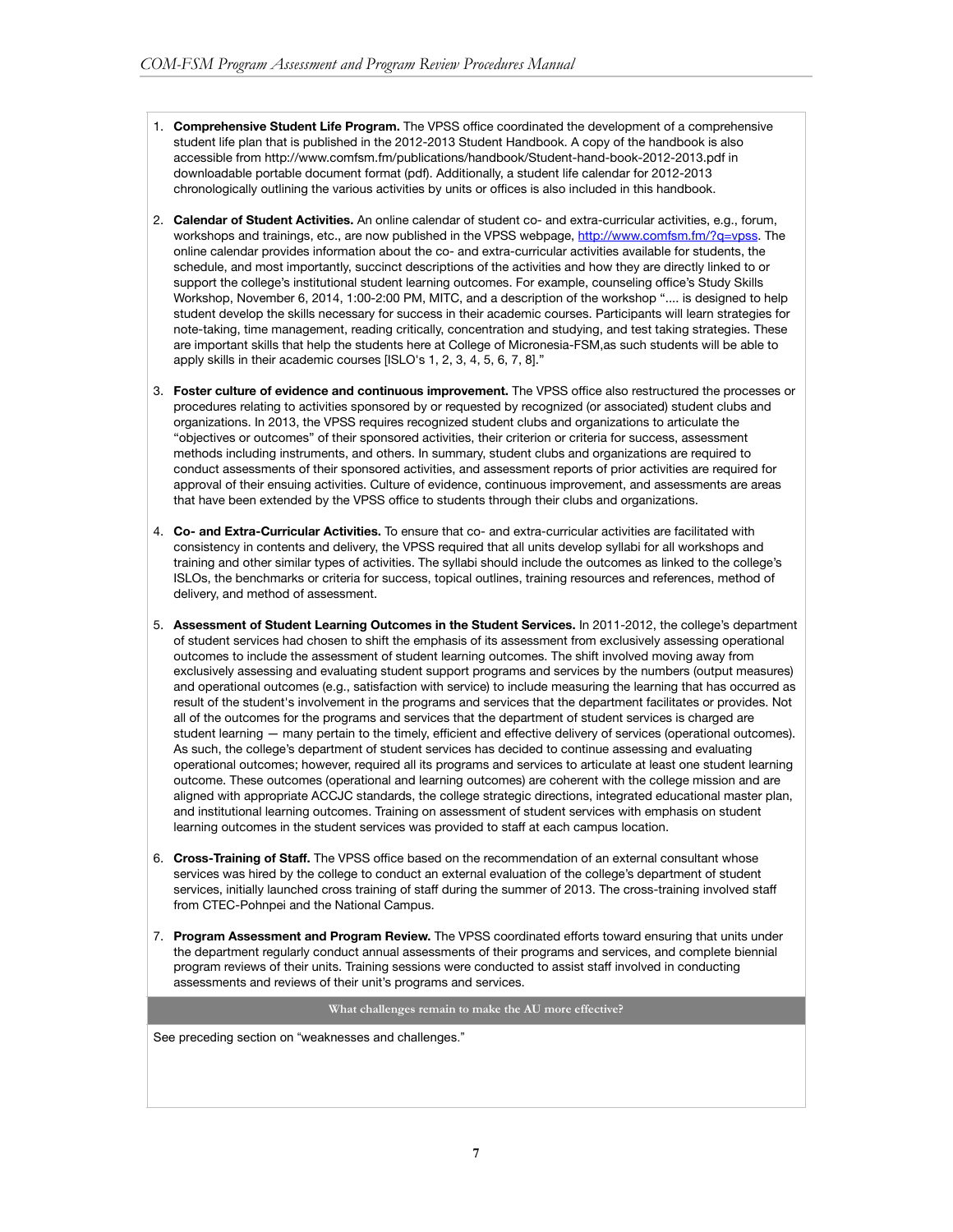| Describe how the AU's Service Area Outcomes are linked to the Institutional Strategic Goals                                                                                                                                                                                                                                                                                                                                                                                                                 |                                                                                                                                                                                                                                                                   |                                                                                                                                                                                                                                                                                                                                                   |                                                 |  |  |
|-------------------------------------------------------------------------------------------------------------------------------------------------------------------------------------------------------------------------------------------------------------------------------------------------------------------------------------------------------------------------------------------------------------------------------------------------------------------------------------------------------------|-------------------------------------------------------------------------------------------------------------------------------------------------------------------------------------------------------------------------------------------------------------------|---------------------------------------------------------------------------------------------------------------------------------------------------------------------------------------------------------------------------------------------------------------------------------------------------------------------------------------------------|-------------------------------------------------|--|--|
| <b>Institutional Strategic Goals</b>                                                                                                                                                                                                                                                                                                                                                                                                                                                                        |                                                                                                                                                                                                                                                                   | <b>AU Service Area Outcomes</b>                                                                                                                                                                                                                                                                                                                   | Linkages                                        |  |  |
| 2008-2012 Strategic Goals<br>2. Provide institutional support to<br>foster student success and<br>satisfaction.<br>9. Provide for continuous<br>improvement of programs,<br>services and college<br>environment.                                                                                                                                                                                                                                                                                            |                                                                                                                                                                                                                                                                   | 2012-2013 Outcomes<br>1. Student will conduct business of<br>their clubs or associations<br>demonstrating proper and ethical<br>practices.<br>2. Students will demonstrate strong<br>interpersonal skills and respectful<br>relationships with others.                                                                                            | ACCJC IIC, applicable objectives in<br>the IEMP |  |  |
| 2013-2017 Strategic Directions<br>2013-2014 Outcomes<br>1. Focus on student success.<br>2. Emphasize academic offerings<br>in service to national needs.<br>3. Be financially sound, fiscally<br>responsible, and build resources<br>in anticipation of future needs.<br>improvement.<br>4. Invest in and build a strong<br>capacity in human capital.<br>5. Become a learning organization<br>through development of a<br>learning culture guided by<br>learning leaders.<br>6. Evoke an image of quality. |                                                                                                                                                                                                                                                                   | 1. AUs under the department of<br>student services will exhibit<br>commitment and active<br>engagement to fostering the<br>culture of continuous<br>2. Students will engage in active<br>learning and use time management<br>to balance academic work with<br>extra-curricular activities.<br><b>Evaluation of Progress toward previous Goals</b> | ACCJC IIC, applicable objectives in<br>the IEMP |  |  |
|                                                                                                                                                                                                                                                                                                                                                                                                                                                                                                             |                                                                                                                                                                                                                                                                   | List the goals from AU's previous program review                                                                                                                                                                                                                                                                                                  |                                                 |  |  |
| Not applicable. This is the first finished program review.                                                                                                                                                                                                                                                                                                                                                                                                                                                  |                                                                                                                                                                                                                                                                   |                                                                                                                                                                                                                                                                                                                                                   |                                                 |  |  |
|                                                                                                                                                                                                                                                                                                                                                                                                                                                                                                             |                                                                                                                                                                                                                                                                   | Describe the level of success achieved in goals listed above                                                                                                                                                                                                                                                                                      |                                                 |  |  |
| Goals from previous AU Program Review                                                                                                                                                                                                                                                                                                                                                                                                                                                                       |                                                                                                                                                                                                                                                                   |                                                                                                                                                                                                                                                                                                                                                   | <b>Level of Success Achieved</b>                |  |  |
| Not applicable                                                                                                                                                                                                                                                                                                                                                                                                                                                                                              |                                                                                                                                                                                                                                                                   | Not applicable                                                                                                                                                                                                                                                                                                                                    |                                                 |  |  |
|                                                                                                                                                                                                                                                                                                                                                                                                                                                                                                             |                                                                                                                                                                                                                                                                   | In cases where resources were allocated toward goals, evaluate the efficacy of that spending                                                                                                                                                                                                                                                      |                                                 |  |  |
| Goals from previous AU Program Review                                                                                                                                                                                                                                                                                                                                                                                                                                                                       |                                                                                                                                                                                                                                                                   | <b>Resources Allocated</b>                                                                                                                                                                                                                                                                                                                        | <b>Efficacy of Spending</b>                     |  |  |
| Not applicable                                                                                                                                                                                                                                                                                                                                                                                                                                                                                              |                                                                                                                                                                                                                                                                   | Not applicable                                                                                                                                                                                                                                                                                                                                    | Not applicable                                  |  |  |
|                                                                                                                                                                                                                                                                                                                                                                                                                                                                                                             |                                                                                                                                                                                                                                                                   | Short-Term and Long-Term Goals                                                                                                                                                                                                                                                                                                                    |                                                 |  |  |
| Using the table below, list the short and long term goals (a minimum of two for each) for the AU. These goals should follow logically<br>from the information provided in the program review. Use a separate table for each additional goal                                                                                                                                                                                                                                                                 |                                                                                                                                                                                                                                                                   |                                                                                                                                                                                                                                                                                                                                                   |                                                 |  |  |
| Short-Term Goals 1 (Two-Year Cycle)                                                                                                                                                                                                                                                                                                                                                                                                                                                                         |                                                                                                                                                                                                                                                                   |                                                                                                                                                                                                                                                                                                                                                   |                                                 |  |  |
| <b>Identify Goal</b><br><b>Enrollment Management:</b> Develop and identify an integrated enrollment<br>management model that includes marketing, recruitment, and retention<br>components in the optimism to address the college's enrollment challenges.                                                                                                                                                                                                                                                   |                                                                                                                                                                                                                                                                   |                                                                                                                                                                                                                                                                                                                                                   |                                                 |  |  |
| Describe the plan to achieve the<br>goal (i.e., action plan)                                                                                                                                                                                                                                                                                                                                                                                                                                                | Revisit the college's strategic enrollment management plan (Marketing,<br>Recruitment, and Retention plans), and in collaboration with the RAR Committee,<br>IRPO, other academic and non-academic units update the 2005 strategic<br>enrollment management plan. |                                                                                                                                                                                                                                                                                                                                                   |                                                 |  |  |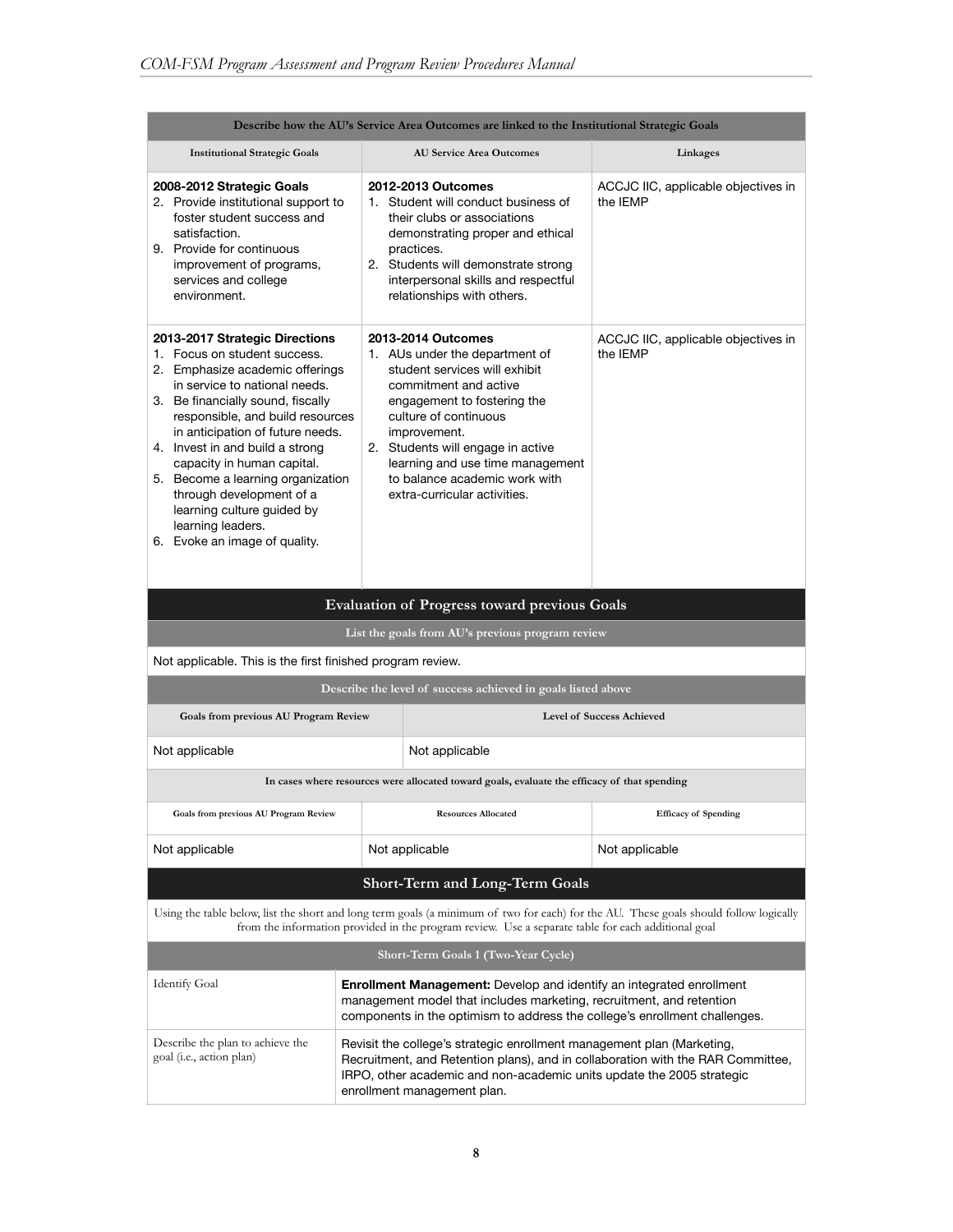| What measurable outcome is<br>anticipated for this goal?                                             | A strategic enrollment management plan for the college that will guide or inform<br>initiatives on recruitment and marketing including retention of students. The plan<br>should include the following strategies:                                                                                                                                                                                                                                                                                                                                                                                                                                                                                                                                                                                                                                                                                                                                                                                                                                                                                                                                                                                                                                                                                                                                          |
|------------------------------------------------------------------------------------------------------|-------------------------------------------------------------------------------------------------------------------------------------------------------------------------------------------------------------------------------------------------------------------------------------------------------------------------------------------------------------------------------------------------------------------------------------------------------------------------------------------------------------------------------------------------------------------------------------------------------------------------------------------------------------------------------------------------------------------------------------------------------------------------------------------------------------------------------------------------------------------------------------------------------------------------------------------------------------------------------------------------------------------------------------------------------------------------------------------------------------------------------------------------------------------------------------------------------------------------------------------------------------------------------------------------------------------------------------------------------------|
| What specific aspects of this goal                                                                   | 1. Create and implement a communication, recruiting and marketing plan to increase<br>visibility, awareness, and knowledge about the college, and the opportunities available to<br>students.<br>2. Improve execution of multi-modal enrollment, marketing and communication services to<br>increase touch points with students, and use relationship cultivation and targeted<br>recruiting approach.<br>3. Further strengthen recruitment efforts through the development of strategic marketing<br>tools, such as but by no means not limited to, innovative use of web and social media<br>marketing, creative services, and others.<br>4. Continue to host early college awareness activities, such as college fairs, college visits,<br>and career exploration for prospective students and the general public.<br>5. Build strong ties with local K12 schools in order to increase partnerships, activities, and<br>events designed to retain students through graduation, and better prepare them for post-<br>secondary education (college-readiness).<br>6. Continue to offer a summer transition program for incoming new and first-time in college<br>freshman students.<br>7. Promote the college's dual enrollment and early admission for high school students.<br>8. Increase outreach to nontraditional students and other adult learners. |
| can be accomplished without<br>additional financial resources?                                       |                                                                                                                                                                                                                                                                                                                                                                                                                                                                                                                                                                                                                                                                                                                                                                                                                                                                                                                                                                                                                                                                                                                                                                                                                                                                                                                                                             |
|                                                                                                      | Short-Term Goals 2 (Two-Year Cycle)                                                                                                                                                                                                                                                                                                                                                                                                                                                                                                                                                                                                                                                                                                                                                                                                                                                                                                                                                                                                                                                                                                                                                                                                                                                                                                                         |
| <b>Identify Goal</b>                                                                                 | Intra-department staff cross-training program                                                                                                                                                                                                                                                                                                                                                                                                                                                                                                                                                                                                                                                                                                                                                                                                                                                                                                                                                                                                                                                                                                                                                                                                                                                                                                               |
| Describe the plan to achieve the<br>goal (i.e., action plan)                                         | Develop and implement a structured intra-department staff cross-training<br>program. In collaboration with the college's HRO, establish staff development<br>plan specifically geared at credentialing non-credentialed staff, advancement of<br>professional credentials, and other related training.                                                                                                                                                                                                                                                                                                                                                                                                                                                                                                                                                                                                                                                                                                                                                                                                                                                                                                                                                                                                                                                      |
| What measurable outcome is<br>anticipated for this goal?                                             | Staff members will exhibit increased adeptness, knowledge and skills to<br>effectively and efficiently carry-out assigned tasks including ability to work across<br>the department.                                                                                                                                                                                                                                                                                                                                                                                                                                                                                                                                                                                                                                                                                                                                                                                                                                                                                                                                                                                                                                                                                                                                                                         |
| What specific aspects of this goal<br>can be accomplished without<br>additional financial resources? |                                                                                                                                                                                                                                                                                                                                                                                                                                                                                                                                                                                                                                                                                                                                                                                                                                                                                                                                                                                                                                                                                                                                                                                                                                                                                                                                                             |
|                                                                                                      | Long-Term Goals 1 (Five-Year Cycle)                                                                                                                                                                                                                                                                                                                                                                                                                                                                                                                                                                                                                                                                                                                                                                                                                                                                                                                                                                                                                                                                                                                                                                                                                                                                                                                         |
| Identify Goal                                                                                        | <b>Retention and graduation:</b> To develop a holistic retention plan that provides a<br>seamless delivery of services and assistances to students and improves the<br>overall retention and graduation rates at the college.                                                                                                                                                                                                                                                                                                                                                                                                                                                                                                                                                                                                                                                                                                                                                                                                                                                                                                                                                                                                                                                                                                                               |
| Describe the plan to achieve the<br>goal (i.e., action plan)                                         | 1. Increase student completion and retention by instituting an early alert<br>response system especially for at-risk students, and strengthening advising<br>for all students especially assisting them in a pathway to graduation.<br>2. Develop strategic class schedules that are directly aligned with student needs<br>and interest.<br>3. Strengthen and expand tutoring and mentoring (student peer coaches).<br>4. Continue to provide student support services, co-and extra-curricular<br>activities that complement instruction.<br>5. In collaboration with the college's department of instructional affairs, develop<br>and implement a First-Year Experience program.<br>6. Continue to review and revise policies and procedures and meet regularly with<br>key offices that are responsible for providing all students with critical<br>information and assistance necessary for their continued matriculation at the<br>college.<br>7. Continue to work with retained students by providing them student academic<br>support services and programs that will foster communication and interaction<br>with students and provide pertinent information and support.                                                                                                                                                                         |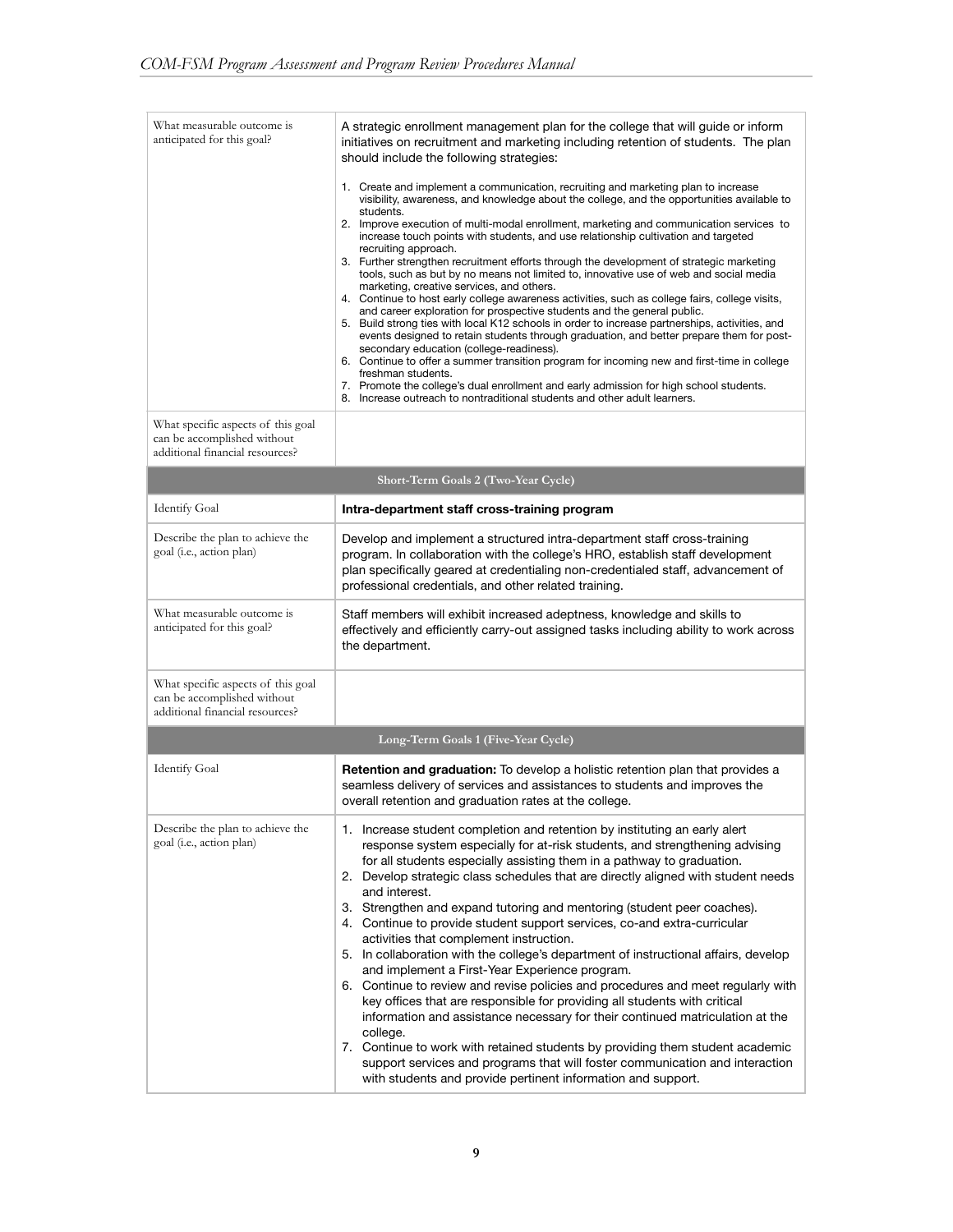| What measurable outcome is<br>anticipated for this goal?                                             | Student success: increase retention and graduation rates (or program<br>completers).                                                                                                                                                                                                                                                                                                                                                                                                    |                                                                                                                                                                                                            |  |  |
|------------------------------------------------------------------------------------------------------|-----------------------------------------------------------------------------------------------------------------------------------------------------------------------------------------------------------------------------------------------------------------------------------------------------------------------------------------------------------------------------------------------------------------------------------------------------------------------------------------|------------------------------------------------------------------------------------------------------------------------------------------------------------------------------------------------------------|--|--|
| What specific aspects of this goal<br>can be accomplished without<br>additional financial resources? |                                                                                                                                                                                                                                                                                                                                                                                                                                                                                         |                                                                                                                                                                                                            |  |  |
|                                                                                                      | <b>Short-Term Goals 2 (Five-Year Cycle)</b>                                                                                                                                                                                                                                                                                                                                                                                                                                             |                                                                                                                                                                                                            |  |  |
| <b>Identify Goal</b>                                                                                 | that enable students to actively engage in college life, enhance their total<br>development needs and interests, encourage leadership development, and<br>actualize the department's mission and vision.                                                                                                                                                                                                                                                                                | <b>Student Life and Development:</b> To provide programs, activities, and experiences                                                                                                                      |  |  |
| Describe the plan to achieve the<br>goal (i.e., action plan)                                         | 1. Develop and implement a comprehensive student life program which<br>promotes students' social integration into the college, enhances their personal<br>and social development and enriches their cultural exposure.<br>2. Review, revise, and conduct a program that promotes student volunteerism,<br>on and off campus.<br>3. Design and implement a comprehensive recreational and intramural program<br>that allows students to engage in cooperative and individual activities. |                                                                                                                                                                                                            |  |  |
| What measurable outcome is<br>anticipated for this goal?                                             | Increased student engagement.                                                                                                                                                                                                                                                                                                                                                                                                                                                           |                                                                                                                                                                                                            |  |  |
| What specific aspects of this goal<br>can be accomplished without<br>additional financial resources? |                                                                                                                                                                                                                                                                                                                                                                                                                                                                                         |                                                                                                                                                                                                            |  |  |
|                                                                                                      | <b>Requests for Resources</b>                                                                                                                                                                                                                                                                                                                                                                                                                                                           |                                                                                                                                                                                                            |  |  |
|                                                                                                      | Complete a new table for each short-term and long-term goals listed in the immediately preceding section that would require<br>review.                                                                                                                                                                                                                                                                                                                                                  | additional financial resources. These requests for resources must follow logically from the information provided in this AU program                                                                        |  |  |
|                                                                                                      | o Short-Term Goal<br>o Long-Term Goal                                                                                                                                                                                                                                                                                                                                                                                                                                                   |                                                                                                                                                                                                            |  |  |
| <b>Goal Number and Goal Description</b>                                                              | enrollment challenges.                                                                                                                                                                                                                                                                                                                                                                                                                                                                  | <b>Enrollment Management:</b> Develop and identify an integrated<br>enrollment management model that includes marketing, recruitment,<br>and retention components in the optimism to address the college's |  |  |
| <b>Type of Resources</b>                                                                             | <b>Requested Dollar Amount</b>                                                                                                                                                                                                                                                                                                                                                                                                                                                          | <b>Potential Funding Source</b>                                                                                                                                                                            |  |  |
| Recruitment and Marketing                                                                            | Currently, \$15,000 is appropriated as<br>approved funds for marketing and<br>recruitment (annual). Given the<br>increasing costs, there's a need to<br>increase the amount of funds<br>appropriated for marketing and<br>recruitment from its current level to<br>\$30,000.                                                                                                                                                                                                            | Annual Budget, insert FY 2017                                                                                                                                                                              |  |  |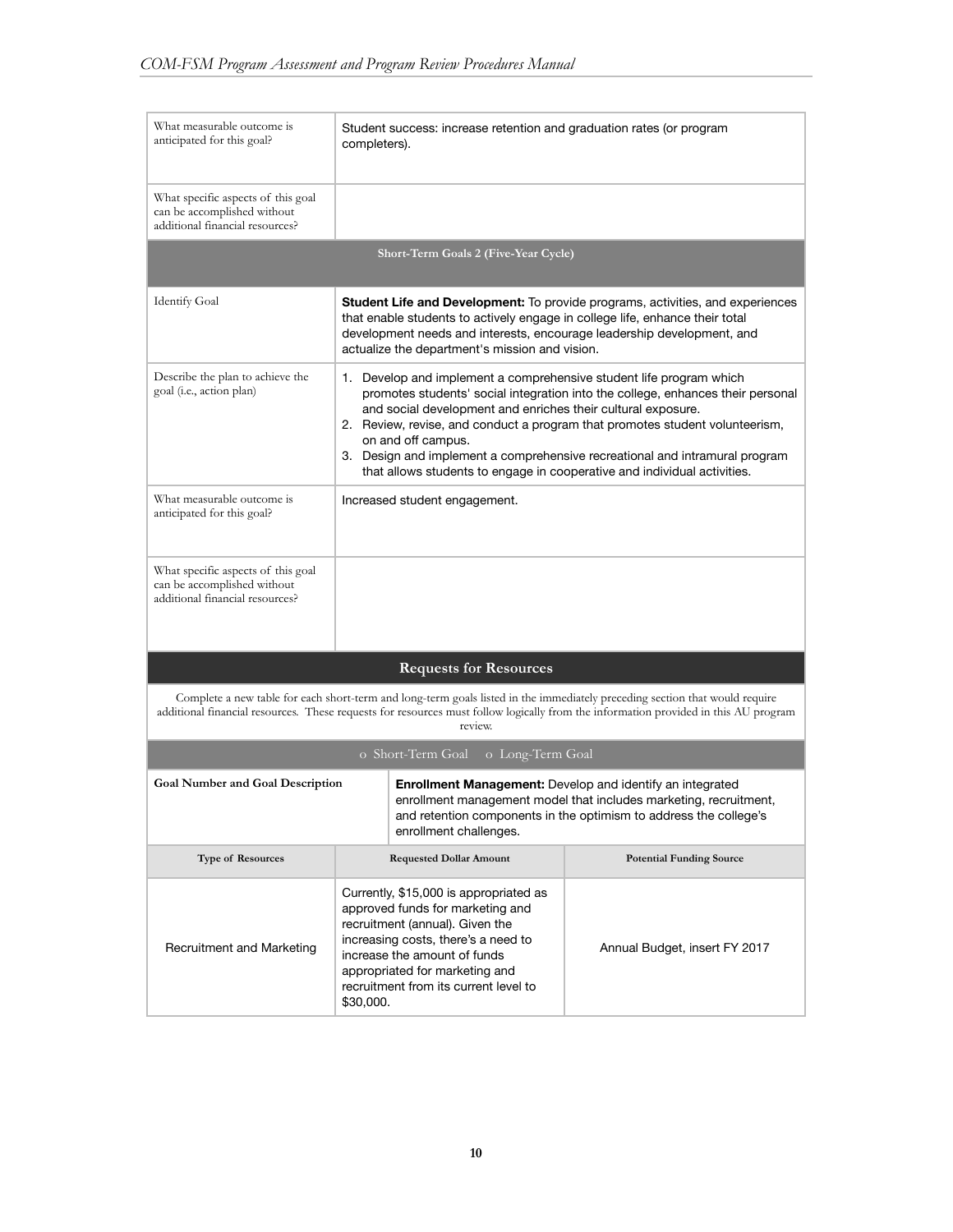| Computer hardware and<br>application                                                                                                                                                                                                                                                                                                     | \$3,000.00 for acquisition of computer<br>hardware and applicable applications<br>including heavy-duty printers for<br>publications of brochures, flyers, etc.<br>in lieu of outsourcing the printing of<br>these materials.                                                                                                                                                                      | Annual Budget, insert FY 2017                                                                                                     |  |  |  |
|------------------------------------------------------------------------------------------------------------------------------------------------------------------------------------------------------------------------------------------------------------------------------------------------------------------------------------------|---------------------------------------------------------------------------------------------------------------------------------------------------------------------------------------------------------------------------------------------------------------------------------------------------------------------------------------------------------------------------------------------------|-----------------------------------------------------------------------------------------------------------------------------------|--|--|--|
|                                                                                                                                                                                                                                                                                                                                          | o Short-Term Goal<br>o Long-Term Goal                                                                                                                                                                                                                                                                                                                                                             |                                                                                                                                   |  |  |  |
| <b>Goal Number and Goal Description</b><br>Student Life and Development: To provide programs, activities, and<br>experiences that enable students to actively engage in college life,<br>enhance their total development needs and interests, encourage<br>leadership development, and actualize the department's mission and<br>vision. |                                                                                                                                                                                                                                                                                                                                                                                                   |                                                                                                                                   |  |  |  |
| <b>Type of Resources</b>                                                                                                                                                                                                                                                                                                                 | <b>Requested Dollar Amount</b>                                                                                                                                                                                                                                                                                                                                                                    | <b>Potential Funding Source</b>                                                                                                   |  |  |  |
| Personnel-Student Life<br>(Manager Residence Halls)                                                                                                                                                                                                                                                                                      | \$17,403.00 plus benefits.<br>Concurrently, there's no staff<br>designated as in-charge of the<br>college's residence halls as results of<br>the recent job audit's<br>recommendation. To address the need<br>for an in-charge to oversee RH<br>operations, the college has designated<br>CTEC-Pohnpei nurse to temporarily<br>assume the responsibility in addition<br>to his regular functions. | Annual Budget, insert FY 2017                                                                                                     |  |  |  |
| Personnel-Student Life<br>(Assistant to the Director of<br>Student Life)                                                                                                                                                                                                                                                                 | \$8,282.00 plus benefits. Staff shall<br>provide support functions, e.g.,<br>clerical and other similar tasks, to the<br>Director of Student Life.                                                                                                                                                                                                                                                | Annual Budget, insert FY 2017                                                                                                     |  |  |  |
|                                                                                                                                                                                                                                                                                                                                          | <b>AU Program Review Summary</b>                                                                                                                                                                                                                                                                                                                                                                  |                                                                                                                                   |  |  |  |
|                                                                                                                                                                                                                                                                                                                                          | include new information that is not mentioned in the preceding sections of this document.                                                                                                                                                                                                                                                                                                         | This section provides the reader with an overview of the highlights, themes, and key segments of the AU program review. It should |  |  |  |
|                                                                                                                                                                                                                                                                                                                                          |                                                                                                                                                                                                                                                                                                                                                                                                   |                                                                                                                                   |  |  |  |
|                                                                                                                                                                                                                                                                                                                                          | <b>Response Page</b>                                                                                                                                                                                                                                                                                                                                                                              |                                                                                                                                   |  |  |  |
| AU Vice President or appropriate immediate Management Supervisor                                                                                                                                                                                                                                                                         |                                                                                                                                                                                                                                                                                                                                                                                                   |                                                                                                                                   |  |  |  |
| $\Box$ I concur with the findings contained in this AU program review.                                                                                                                                                                                                                                                                   |                                                                                                                                                                                                                                                                                                                                                                                                   |                                                                                                                                   |  |  |  |
| $\Box$ I concur with the findings contained in this AU program review with following exceptions (include a narrative<br>explaining the basis for each exception):                                                                                                                                                                        |                                                                                                                                                                                                                                                                                                                                                                                                   |                                                                                                                                   |  |  |  |
| $\Box$ I do not concur with the findings contained in this AU program review (include a narrative exception):                                                                                                                                                                                                                            |                                                                                                                                                                                                                                                                                                                                                                                                   |                                                                                                                                   |  |  |  |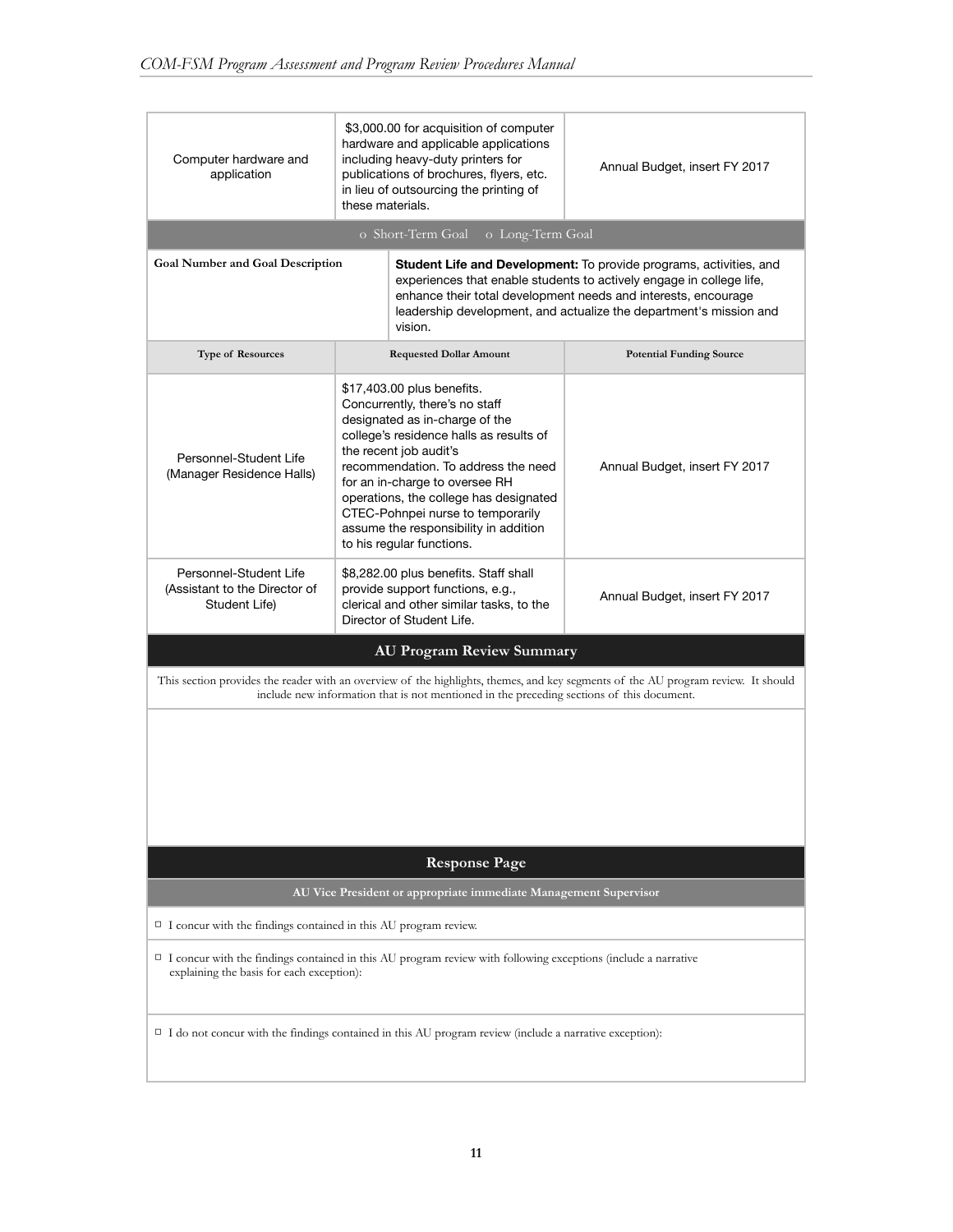### Unit Assessment Report - Four Column

## College of Micronesia - FSM

# C - administrative - VPSS Office

**Mission Statement:** The Department of Student Services' mission is to promote student development and leadership by providing quality programs and services that fulfill the diverse educational, recreational, social, and multi-cultural needs of the student population and the college community.

| Administrative Unit Outcomes                                                                                                                                                        | <b>Assessment Strategies &amp; Target / Tasks</b>                                                                                                                                                                | <b>Results</b>                                                                                                                                                                                                                                                                            | <b>Improvement &amp; Follow-Up</b>                                                                                                                                                                                            |
|-------------------------------------------------------------------------------------------------------------------------------------------------------------------------------------|------------------------------------------------------------------------------------------------------------------------------------------------------------------------------------------------------------------|-------------------------------------------------------------------------------------------------------------------------------------------------------------------------------------------------------------------------------------------------------------------------------------------|-------------------------------------------------------------------------------------------------------------------------------------------------------------------------------------------------------------------------------|
| C - administrative - VPSS Office - 2012-<br>2013 VPSS Outcome 1 - Students will<br>conduct business of their clubs or<br>associations demonstrating proper and<br>ethical practices | <b>Assessment Strategy:</b><br>1. Provide workshops or sessions on<br>leadership and best practices to officers of<br>recognized student clubs, organizations or<br>associations.                                | 09/03/2013 - The Office of the Vice President for<br>Student Services coordinated through its<br>counselors from the Counseling Office and the<br>Peer Counseling Center (PCC) the holding of<br>training sessions for Peer Advisors during Fall                                          | 09/16/2013 - Based on the results of<br>the assessment, the Office of the<br>Vice President for Student Services<br>shall undertake the following:                                                                            |
| <b>AUO Assessment Cycle:</b>                                                                                                                                                        |                                                                                                                                                                                                                  | 2012 and 2013 semesters. Specifically, trainings                                                                                                                                                                                                                                          | 1. Coordinate the design and                                                                                                                                                                                                  |
| 2012 - 2013                                                                                                                                                                         | 2. Conduct workshop or session on<br>leadership and personnel skills, time                                                                                                                                       | for Peer Advisors during Fall 2012 and 2013<br>semesters were held on July 23-25, 2012 and July                                                                                                                                                                                           | development of syllabi for all co-                                                                                                                                                                                            |
| <b>AUO Status:</b><br>Inactive                                                                                                                                                      | management, effective written and oral<br>communication, conflict resolution,<br>teamwork, peer education and others for<br>students.                                                                            | 22-25, 2013, respectively. The trainings basically<br>covered the following areas: leadership,<br>communication skills, time-management, and<br>guidelines, processes and procedures specific to<br>various academic and administrative units, such                                       | and extra-curricular activities. This<br>is critically important especially to<br>ascertain the consistency in terms of<br>the content, and the delivery of<br>these activities including<br>assessments of these activities. |
|                                                                                                                                                                                     | 3. Offer and facilitate on-campus activities                                                                                                                                                                     | as admissions and records, business and financial                                                                                                                                                                                                                                         |                                                                                                                                                                                                                               |
|                                                                                                                                                                                     | aimed at building community and culture<br>including promoting social change.                                                                                                                                    | aid offices, instructional affairs, physical<br>maintenance and security, and others.                                                                                                                                                                                                     | 2. Increase the frequency of co- and<br>extra-curricular activities available<br>for students. More so, update the                                                                                                            |
|                                                                                                                                                                                     | 4. Provide leadership development, training<br>especially geared at cultivating the student's<br>leadership ability and providing an array of<br>opportunities to fully discover their<br>leadership potentials. | In the Fall 2013 training for Peer Advisors, the 24<br>participants were submitted to pre- and posttests<br>to determine to measure the knowledge gained<br>about the subject areas presented in the training<br>specifically as results of participating in the training<br>facilitated. | Office of the Vice for Student<br>Services' webpage to include a<br>calendar of these activities<br>principally providing information,<br>such as a succinct description of the<br>activity, date and venue, intended         |
|                                                                                                                                                                                     | <b>Assessment Type:</b><br><b>Descriptive Statistics</b>                                                                                                                                                         | Results of the assessment showed that:                                                                                                                                                                                                                                                    | outcomes, and others.                                                                                                                                                                                                         |
|                                                                                                                                                                                     | Target:<br>At least two workshops or sessions on<br>leadership and best practices to officers of<br>recognized student clubs or associations.                                                                    | (a) Minimum and maximum scores were 0 and 7,<br>respectively. A mean score of 3. Nevertheless,<br>8% of the participants scored $\geq$ the median, and<br>(b) $92\%$ < the median in the administered pre-test.<br>(b) Minimum and maximum scores were 8 and 15,                          | 3. Provide trainings to officers of the<br><b>Student Body Association (SBA)</b><br>and other clubs or associations on<br>leadership, administration and<br>governance including budget and<br>assessment.                    |
|                                                                                                                                                                                     |                                                                                                                                                                                                                  | respectively. A mean score of 14. Nevertheless,<br>100% of the participants score >=the median in                                                                                                                                                                                         | 4. Coordinate with the unit directors<br>and office coordinators/supervisors                                                                                                                                                  |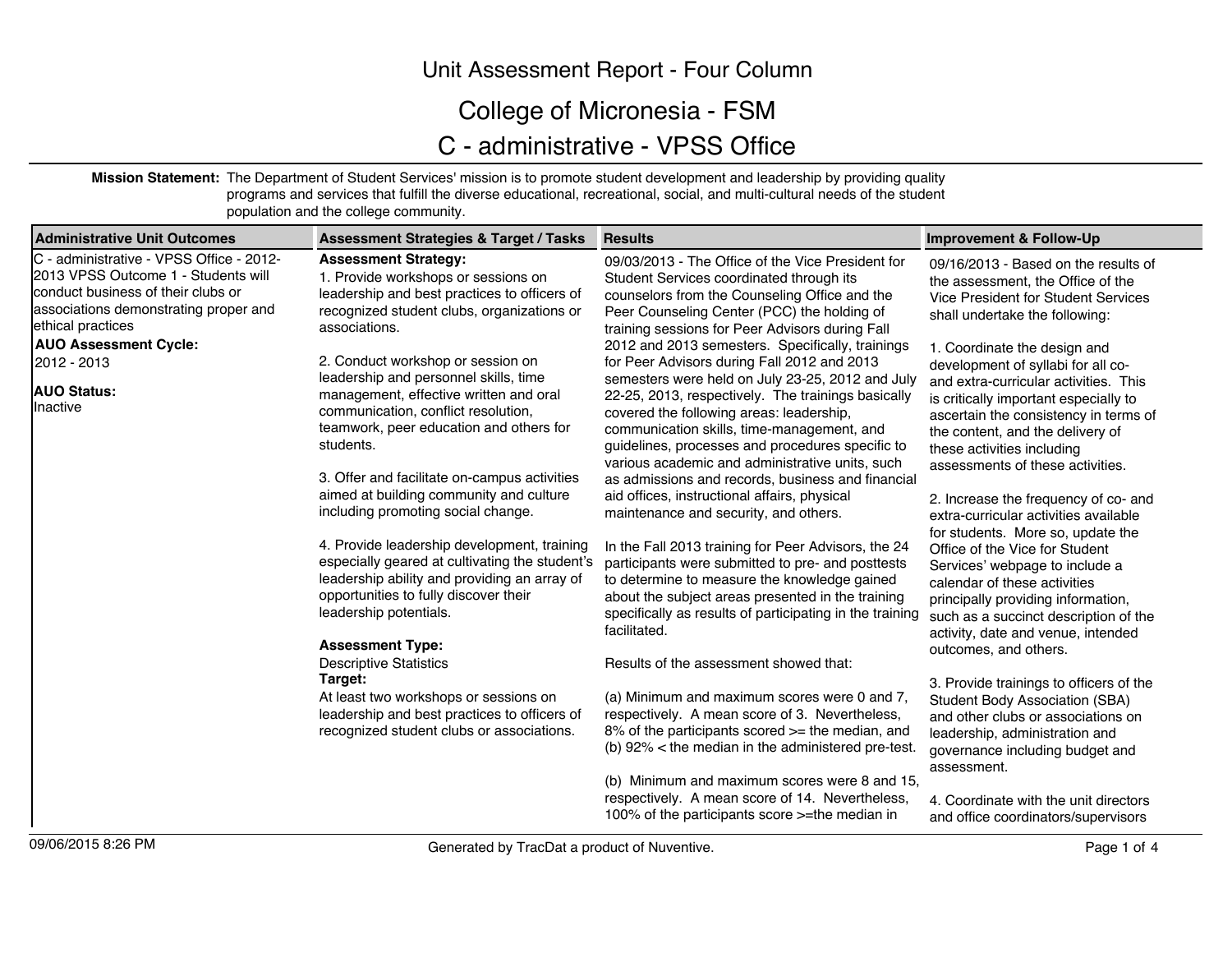| <b>Administrative Unit Outcomes</b> | <b>Assessment Strategies &amp; Target / Tasks</b> | <b>Results</b>                                                                                                                                                                                                                                                         | <b>Improvement &amp; Follow-Up</b>                                                                                                                                                                                                                   |
|-------------------------------------|---------------------------------------------------|------------------------------------------------------------------------------------------------------------------------------------------------------------------------------------------------------------------------------------------------------------------------|------------------------------------------------------------------------------------------------------------------------------------------------------------------------------------------------------------------------------------------------------|
|                                     |                                                   | the administered posttest.<br>(c) The percent difference is statistically significant.                                                                                                                                                                                 | primarily in revisiting and assessing<br>the current organizational structure<br>of the Student Body Association                                                                                                                                     |
|                                     |                                                   | An orientation survey was administered to a<br>nonprobability sample of 222 students during Fall<br>2012 semester. 98% of the nonprobability<br>sample (N=222) were new students, and                                                                                  | (SBA), and other student clubs or<br>associations to identify and prioritize<br>needs, concerns, and interests<br>crucial to further strengthening the<br>college's student leadership and<br>development program, and to                            |
|                                     |                                                   | Summarized below are the results of the survey<br>that are specific to the Office of the Vice President<br>for Student Services:                                                                                                                                       | effectively foster student<br>engagements and involvements.                                                                                                                                                                                          |
|                                     |                                                   | (a) 73% of the sample (N=222) strongly agreed<br>and agreed that they understood and are aware of<br>the student services policies, student conduct and<br>disciplinary matters as presented in the<br>orientation. 5% signified disagreement, and 22%,<br>neutrality. | 5. Coordinate the revisiting the<br>existing policies and procedures<br>appertaining to student conduct and<br>discipline to ensure their currencies<br>and relevancies, clarify ambiguities,<br>and resolve inconsistencies.                        |
|                                     |                                                   | (b) $75\%$ of the sample (N=222) expressed<br>agreement that they are aware of the college's<br>policy on the use of alcohol and drugs, while 17%<br>signified disagreement, and 8%, neutrality.                                                                       | 6. Provide trainings to staff on<br>policies related to student conduct<br>and discipline including routine<br>procedures.                                                                                                                           |
|                                     |                                                   | (c) 64% of the sample (N=222) indicated that they<br>understood and are aware of the policies dealing<br>with student grievance, the student government,<br>and due process with only 10% in disagreement,<br>and 26%, neutrality.                                     | 7. Coordinate with the department's<br>directors and unit supervisors to<br>develop common core leadership<br>training for all registered student<br>organizations, clubs and<br>associations including annual<br>awards or recognition to recognize |
|                                     |                                                   | The VPSS Office's log showed 20% increase in<br>the number of registered student clubs,<br>associations, and organizations in 2012 as                                                                                                                                  | student leadership<br>8. Conduct routine surveys and                                                                                                                                                                                                 |
|                                     |                                                   | compared to the prior academic year.                                                                                                                                                                                                                                   | similar forms of measuring<br>approaches to identify the types of                                                                                                                                                                                    |
|                                     |                                                   | <b>Target Met:</b><br><b>Yes</b><br><b>Reporting Period:</b><br>2012 - 2013                                                                                                                                                                                            | programs and activities that<br>students want to engage in and/or<br>learn.                                                                                                                                                                          |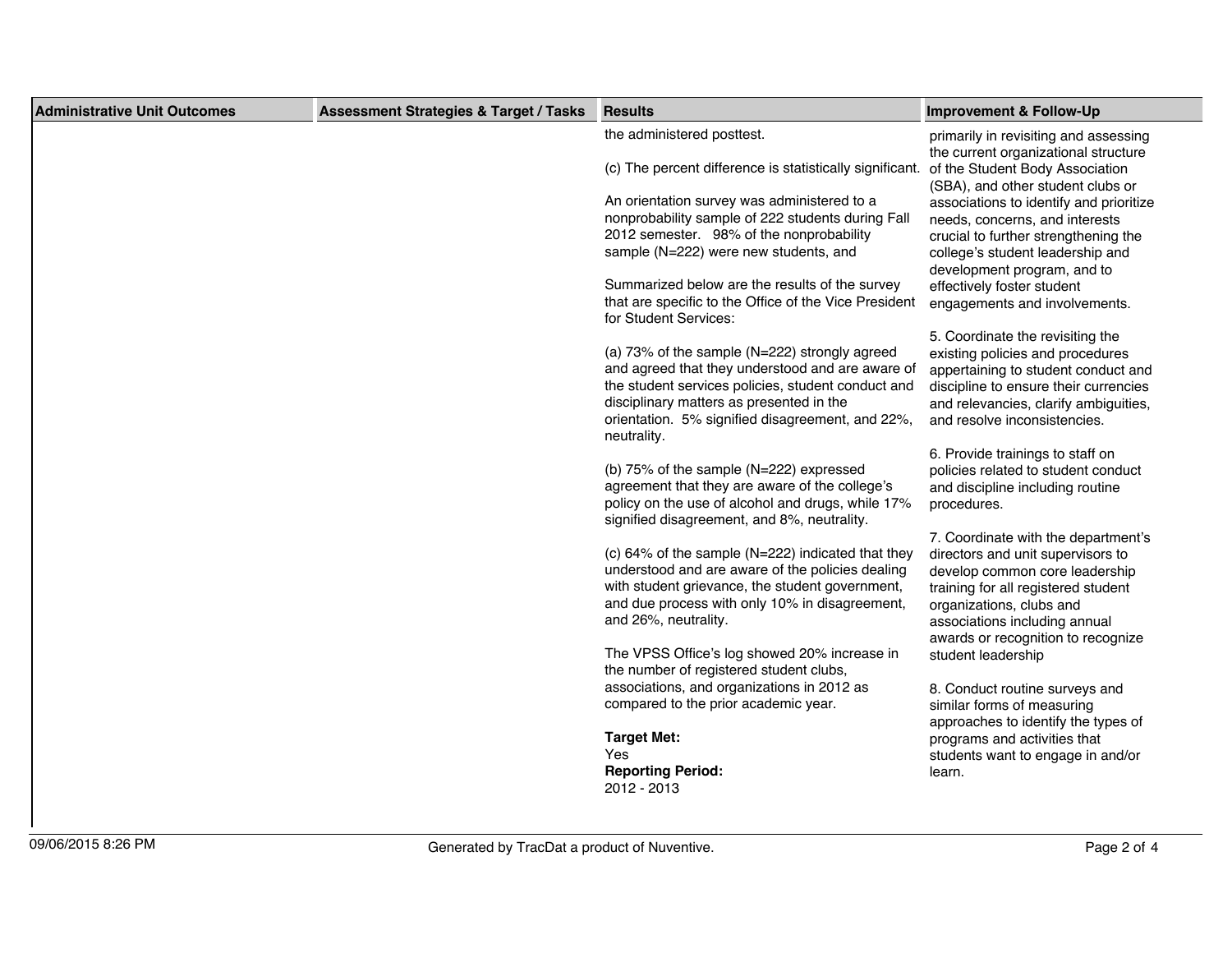| <b>Administrative Unit Outcomes</b>                                                                                                                                                                                                                    | <b>Assessment Strategies &amp; Target / Tasks</b>                                                                                                                                                                                                                                                    | <b>Results</b>                                                                                                                                                                                                                                                                                                                                                                                                                                                                                                                                                                                                                                                                                                                                                                                                                                                                   | <b>Improvement &amp; Follow-Up</b>                                                                                                                                                                                                                                                                                                                                                                                                                                                                                                                                                                                                                                                                                                                                                                                                                                                                                                                                                                                                                                                                                                                                                                                                                                                                                                                              |
|--------------------------------------------------------------------------------------------------------------------------------------------------------------------------------------------------------------------------------------------------------|------------------------------------------------------------------------------------------------------------------------------------------------------------------------------------------------------------------------------------------------------------------------------------------------------|----------------------------------------------------------------------------------------------------------------------------------------------------------------------------------------------------------------------------------------------------------------------------------------------------------------------------------------------------------------------------------------------------------------------------------------------------------------------------------------------------------------------------------------------------------------------------------------------------------------------------------------------------------------------------------------------------------------------------------------------------------------------------------------------------------------------------------------------------------------------------------|-----------------------------------------------------------------------------------------------------------------------------------------------------------------------------------------------------------------------------------------------------------------------------------------------------------------------------------------------------------------------------------------------------------------------------------------------------------------------------------------------------------------------------------------------------------------------------------------------------------------------------------------------------------------------------------------------------------------------------------------------------------------------------------------------------------------------------------------------------------------------------------------------------------------------------------------------------------------------------------------------------------------------------------------------------------------------------------------------------------------------------------------------------------------------------------------------------------------------------------------------------------------------------------------------------------------------------------------------------------------|
|                                                                                                                                                                                                                                                        |                                                                                                                                                                                                                                                                                                      |                                                                                                                                                                                                                                                                                                                                                                                                                                                                                                                                                                                                                                                                                                                                                                                                                                                                                  |                                                                                                                                                                                                                                                                                                                                                                                                                                                                                                                                                                                                                                                                                                                                                                                                                                                                                                                                                                                                                                                                                                                                                                                                                                                                                                                                                                 |
|                                                                                                                                                                                                                                                        |                                                                                                                                                                                                                                                                                                      |                                                                                                                                                                                                                                                                                                                                                                                                                                                                                                                                                                                                                                                                                                                                                                                                                                                                                  |                                                                                                                                                                                                                                                                                                                                                                                                                                                                                                                                                                                                                                                                                                                                                                                                                                                                                                                                                                                                                                                                                                                                                                                                                                                                                                                                                                 |
| C - administrative - VPSS Office - 2012-<br>2013 VPSS Outcome 2 - Student will<br>demonstrate strong interpersonal skills and<br>respectful relationships with others<br><b>AUO Assessment Cycle:</b><br>2012 - 2013<br><b>AUO Status:</b><br>Inactive | <b>Assessment Strategy:</b><br>Design, develop, and implement a<br>comprehensive student life plan.<br><b>Assessment Type:</b><br><b>Descriptive Statistics</b><br>Target:<br>A comprehensive student life program<br>outlining priorities, activities, and a master<br>calendar for all activities. | 09/16/2013 - The Office of the Vice President for<br>Student Services coordinated the development of<br>a comprehensive student life program that outline<br>priorities, activities, and a master calendar for all<br>student services-facilitated and/or sponsored<br>activities.<br>This plan is published in the 2012-2013 Student<br>Handbook, an copy of which is accessible in<br>downloadable portable document format (pdf) from<br>this URL:<br>http://www.comfsm.fm/publications/handbook/Stud<br>ent-hand-book-2012-2013.pdf. Additionally, a<br>student life's calendar for 2012-2013<br>chronologically outlining the various activities by<br>units or offices is also included in this handbook.<br><b>Target Met:</b><br>Yes<br><b>Reporting Period:</b><br>2012 - 2013<br><b>Related Documents:</b><br>2012-2013 Student Handbook<br>2013-2014 Student Handbook | 09/16/2013 - Based on the results of<br>the assessment, the Office of the<br>Vice President for Student Services<br>shall undertake the following:<br>1. Coordinate with unit directors and<br>office coordinators of the<br>department including students<br>representatives to assess the<br>current comprehensive Student<br>Life's plan primarily to identify some<br>areas that require further<br>improvements especially to<br>effectively meet the needs of the<br>students, and to ensure their direct<br>linkages to pertinent accreditation<br>standards and eligibility<br>requirements, college's strategic<br>institutional directions and goals, the<br>objectives in the college's integrated<br>educational master plan, and others.<br>2. Coordinate with unit directors and<br>office supervisors of the<br>departments to updating the student<br>life's calendar to include succinct<br>description of activities and their<br>intended outcomes, and others.<br>Collaborate with the Webmaster of<br>the college's Information<br>Technology division especially in<br>making this student life's calendar<br>accessible through the Office of the<br>Vice President for Student Service's<br>webpage; also further allowing<br>routine updates to the calendar,<br>such as but by any means not<br>limited to changes in the schedule of |
| 09/06/2015 8:26 PM                                                                                                                                                                                                                                     | Generated by TracDat a product of Nuventive.                                                                                                                                                                                                                                                         |                                                                                                                                                                                                                                                                                                                                                                                                                                                                                                                                                                                                                                                                                                                                                                                                                                                                                  | Page 3 of 4                                                                                                                                                                                                                                                                                                                                                                                                                                                                                                                                                                                                                                                                                                                                                                                                                                                                                                                                                                                                                                                                                                                                                                                                                                                                                                                                                     |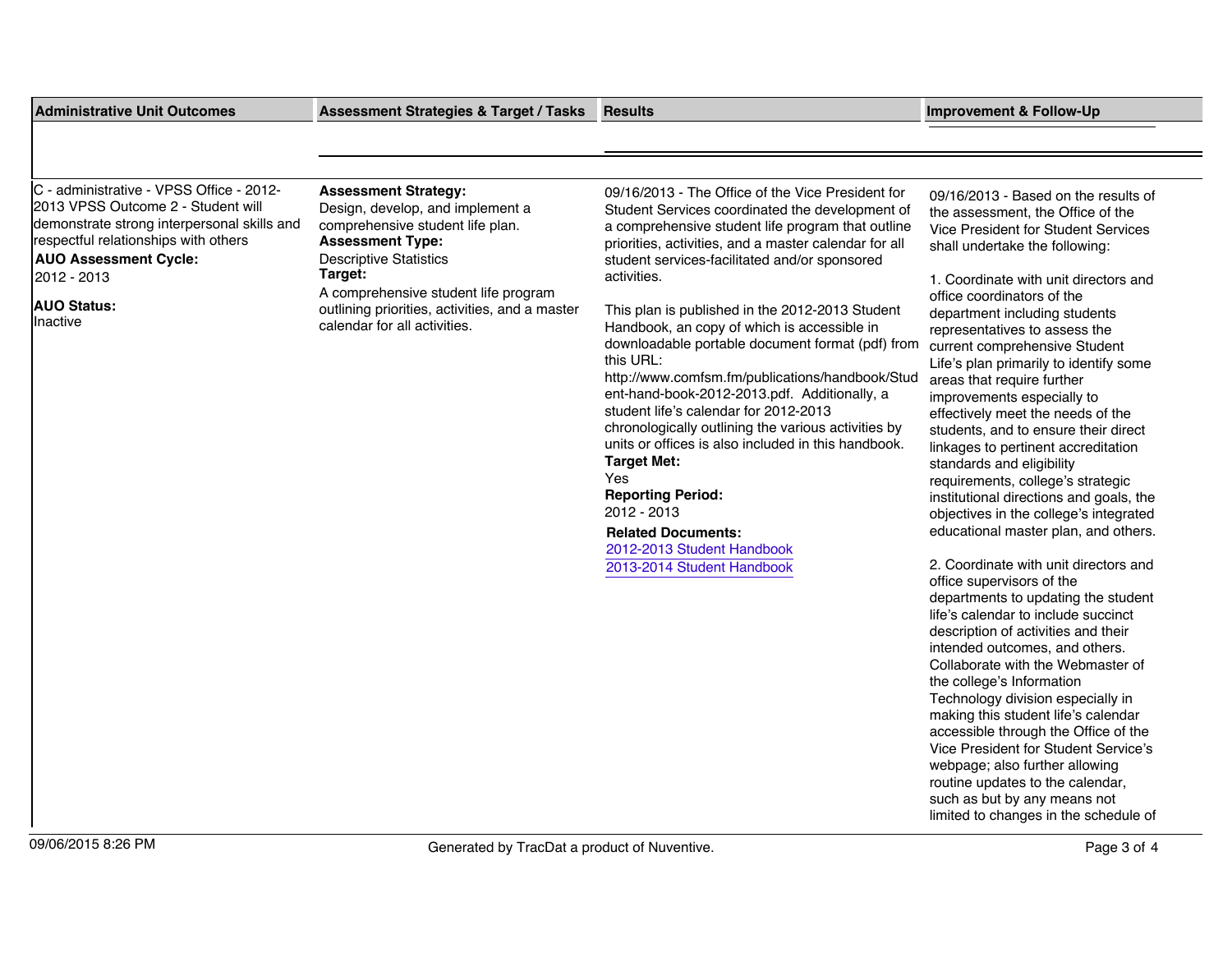| <b>Administrative Unit Outcomes</b> | <b>Assessment Strategies &amp; Target / Tasks</b>                                                                                                                                                                                                                                                                                         | <b>Results</b>                                                                                                                                                                                                                                                                                                                                                                                                                                                                                                                                                                                                                                                                                                                                                                                                                                                                                                                                            | <b>Improvement &amp; Follow-Up</b>                                                                                                                                                                                                                                                                                                                                                                                                                                                                                                                                          |
|-------------------------------------|-------------------------------------------------------------------------------------------------------------------------------------------------------------------------------------------------------------------------------------------------------------------------------------------------------------------------------------------|-----------------------------------------------------------------------------------------------------------------------------------------------------------------------------------------------------------------------------------------------------------------------------------------------------------------------------------------------------------------------------------------------------------------------------------------------------------------------------------------------------------------------------------------------------------------------------------------------------------------------------------------------------------------------------------------------------------------------------------------------------------------------------------------------------------------------------------------------------------------------------------------------------------------------------------------------------------|-----------------------------------------------------------------------------------------------------------------------------------------------------------------------------------------------------------------------------------------------------------------------------------------------------------------------------------------------------------------------------------------------------------------------------------------------------------------------------------------------------------------------------------------------------------------------------|
|                                     |                                                                                                                                                                                                                                                                                                                                           |                                                                                                                                                                                                                                                                                                                                                                                                                                                                                                                                                                                                                                                                                                                                                                                                                                                                                                                                                           | certain activities, posting new and<br>additional activities, and others.                                                                                                                                                                                                                                                                                                                                                                                                                                                                                                   |
|                                     |                                                                                                                                                                                                                                                                                                                                           |                                                                                                                                                                                                                                                                                                                                                                                                                                                                                                                                                                                                                                                                                                                                                                                                                                                                                                                                                           |                                                                                                                                                                                                                                                                                                                                                                                                                                                                                                                                                                             |
|                                     | <b>Assessment Strategy:</b><br>Collaborate and coordinate with instructional<br>affairs in designing, developing, and<br>implementing the first-year experience<br>seminar program.<br><b>Assessment Type:</b><br><b>Descriptive Statistics</b><br>Target:<br>First Year Experience course implement by<br>Fall 2014 (see IEMP, AP1, 1.8) | 09/16/2013 - Specifically addressing a goal in the<br>college's Integrated Educational Master Plan<br>(IEMP) geared to increasing the success of first-<br>year students, the Office of the Vice President for<br>Student Services collaborated with the college's<br>Department of Instructional Affairs to designing<br>and developing a first-year experience program<br>including a College 101 course required for all new<br>students.<br>As such, working group was formally organized<br>and tasked to draft, design and develop the<br>college 101 and the first-year experience courses.<br>Chaired by the Vice President for Instructional<br>Affairs, the working group's membership included:<br>the Vice President for Student Services, the acting<br>Director of Student Life, the lead Counselor,<br>Student Services Coordinators, Counselors, and<br>selected faculty members from the State<br>Campuses.<br><b>Target Met:</b><br>No. | 09/16/2013 - The task of developing<br>a College 101 and/or a first-year<br>experience course is a work in<br>progress. The College's IEMP (see<br>AP1, 1.8) specifically provides Fall<br>2014 semester as the timeline for<br>the implementation of this course<br>geared to increasing the success of<br>first-year students.<br>Nevertheless, the Office of the Vice<br><b>President for Student Services shall</b><br>continue to work collaboratively with<br>the Instructional Affairs department<br>and other units or support services<br>in drafting this course. |
|                                     |                                                                                                                                                                                                                                                                                                                                           | <b>Reporting Period:</b><br>2012 - 2013                                                                                                                                                                                                                                                                                                                                                                                                                                                                                                                                                                                                                                                                                                                                                                                                                                                                                                                   |                                                                                                                                                                                                                                                                                                                                                                                                                                                                                                                                                                             |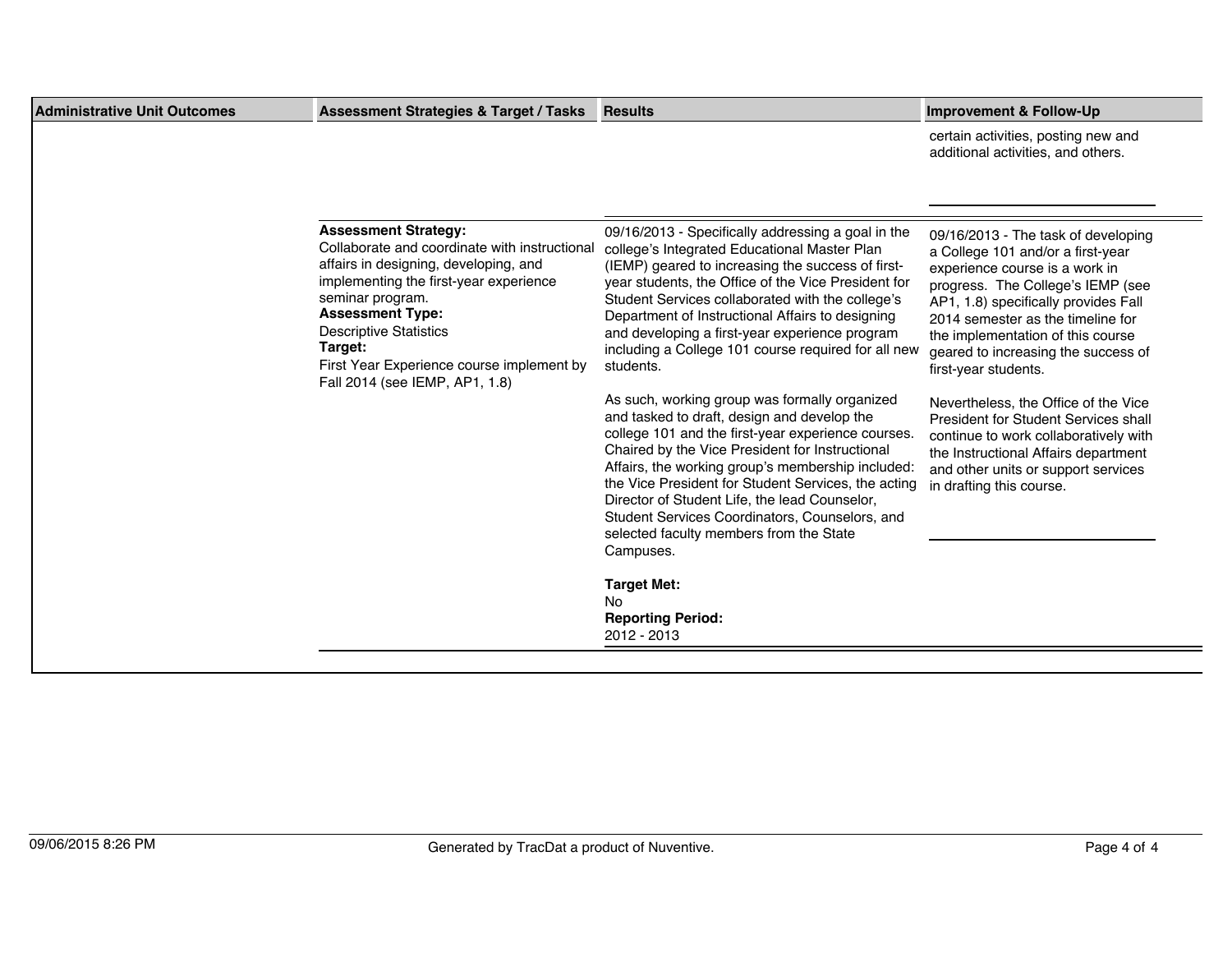### Unit Assessment Report - Four Column

## College of Micronesia - FSM

# C - administrative - VPSS Office

**Mission Statement:** The Department of Student Services' mission is to promote student development and leadership by providing quality programs and services that fulfill the diverse educational, recreational, social, and multi-cultural needs of the student population and the college community.

| <b>Administrative Unit Outcomes</b>                                                                                                                                                                                                                                                                          | <b>Assessment Strategies &amp; Target / Tasks</b>                                                                                                                                                                                                                                                                                                                                                                                                                                                                                                                             | <b>Results</b>                                                                                                                                                                                                                                                                                                                                                                                                                                                                                                                                                                                                                                                                                                                                                                                                                                                                                                                                                                                                                                                                                                                                                                                                                                                 | <b>Improvement &amp; Follow-Up</b>                                                                                                                                                                                                                                                                                                                                                                                                                                                                                                                                                                                                                                                                                                                                                                                                                                                                                                                                                                                                                                                                                                                          |
|--------------------------------------------------------------------------------------------------------------------------------------------------------------------------------------------------------------------------------------------------------------------------------------------------------------|-------------------------------------------------------------------------------------------------------------------------------------------------------------------------------------------------------------------------------------------------------------------------------------------------------------------------------------------------------------------------------------------------------------------------------------------------------------------------------------------------------------------------------------------------------------------------------|----------------------------------------------------------------------------------------------------------------------------------------------------------------------------------------------------------------------------------------------------------------------------------------------------------------------------------------------------------------------------------------------------------------------------------------------------------------------------------------------------------------------------------------------------------------------------------------------------------------------------------------------------------------------------------------------------------------------------------------------------------------------------------------------------------------------------------------------------------------------------------------------------------------------------------------------------------------------------------------------------------------------------------------------------------------------------------------------------------------------------------------------------------------------------------------------------------------------------------------------------------------|-------------------------------------------------------------------------------------------------------------------------------------------------------------------------------------------------------------------------------------------------------------------------------------------------------------------------------------------------------------------------------------------------------------------------------------------------------------------------------------------------------------------------------------------------------------------------------------------------------------------------------------------------------------------------------------------------------------------------------------------------------------------------------------------------------------------------------------------------------------------------------------------------------------------------------------------------------------------------------------------------------------------------------------------------------------------------------------------------------------------------------------------------------------|
| C - administrative - VPSS Office - 2013-<br>2014 VPSS Outcome 1 - AUs under the<br>department of student services will exhibit<br>commitment and active engagement to<br>fostering the culture of continuous<br>limprovement.<br><b>AUO Assessment Cycle:</b><br>2013 - 2014<br><b>AUO Status:</b><br>Active | <b>Assessment Strategy:</b><br>To support a culture of inquiry, continuous<br>improvement, and data informed decision-<br>making, coordinate ongoing and systematic<br>assessment and review processes of<br>student support services of the college as<br>part of overall institutional effectiveness<br>processes.<br><b>Assessment Type:</b><br><b>Descriptive Statistics</b><br>Target:<br>100% of AUs under the department of<br>student services complete (a) 2012-2013<br>program assessment, (b) 2013-2014<br>program assessment, and (c) 2012-2014<br>program review | 06/28/2014 - Program Assessment and Program<br>Review<br>The college has set a direction that requires it to<br>continuously improve programs and services. As a<br>result, all departments and units must conduct<br>annual program assessments or biennial program<br>reviews.<br>2012-2013 and 2013-2014 Program Assessments<br>The college has set a direction that requires it to<br>continuously improve programs and services. As a<br>result, all departments and units must conduct<br>annual program assessments.<br>AUs under the college's deparment of student<br>services completed their program assessments for<br>cycles 2012-2013 and 2013-2014. Assessment<br>reports are accessible from the college's TracDat.<br>These AUs include:<br>1. Office of the Vice President for Student<br>Services<br>2. Financial Aid Office<br>3. Office of Admissions, Records and Retention<br>4. Counseling Services<br>5. Student Life which includes (a) Office of the<br>Director of Student Life, (b) Sports and<br>Recreation, (c) Residence Halls, and (d) Health<br>Services<br>6. Peer Counseling Center<br>2012-2014 Program Review<br>The college has set a direction that requires it to<br>continuously improve programs and services. As a | 07/17/2014 - With the reporting<br>structure especially in terms of<br>student services units at the state<br>campuses, collaborate with the<br>Office of the VP for Instructional<br>Affairs on the option that<br>assessment of student services at<br>the state campuses be reported<br>under the appropriate student<br>services units, e.g., for counseling<br>services at the State Campuses<br>reported under counseling services<br>at the National Campus, for FAO at<br>the state campuses to be reported<br>under FAO at the National Campus,<br>and others.<br>Addtionally, the Office of the VP for<br>Student Services to coordinate with<br>the Assessment Coordinator and<br>the Institutional Research and<br>Planning Office to create individual<br>accounts in the TracDat for<br>Residence Halls, Sports and<br>Recreation, Health Services, and<br>Student Life in lieu of the current<br>structure.<br>Office of the VP for Student<br>Services shall facilitate in-house<br>training to unit supervisors and staff<br>on program assessment and review<br>to ensure continued effectiveness of<br>units in terms of assessing their |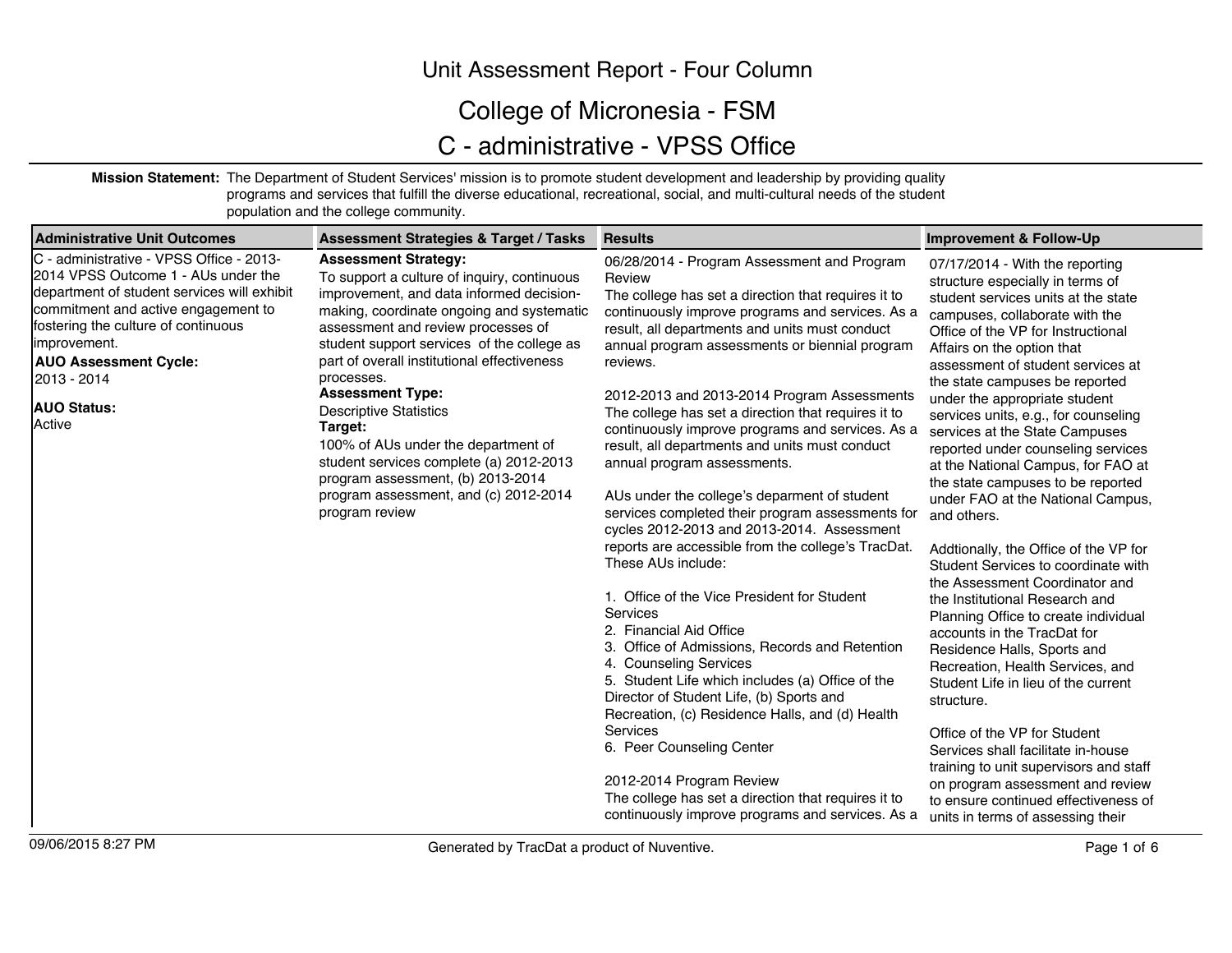| <b>Administrative Unit Outcomes</b> | <b>Assessment Strategies &amp; Target / Tasks</b>                                                                                                                                                                                                                                                                                                                                                                                                                                                | <b>Results</b>                                                                                                                                                                                                                                                                                                                                                                                                                                                                                                                                                                                                                                                                                                                                                                                                                                                                                                                                                                                                                                                                                                                                                                                                                                                                                                 | <b>Improvement &amp; Follow-Up</b>                                                                                                                                                                                                                                                                                                                                                                                                                                                                                                                                                                                                                                                                                                                                                                                                                                                                                                                         |
|-------------------------------------|--------------------------------------------------------------------------------------------------------------------------------------------------------------------------------------------------------------------------------------------------------------------------------------------------------------------------------------------------------------------------------------------------------------------------------------------------------------------------------------------------|----------------------------------------------------------------------------------------------------------------------------------------------------------------------------------------------------------------------------------------------------------------------------------------------------------------------------------------------------------------------------------------------------------------------------------------------------------------------------------------------------------------------------------------------------------------------------------------------------------------------------------------------------------------------------------------------------------------------------------------------------------------------------------------------------------------------------------------------------------------------------------------------------------------------------------------------------------------------------------------------------------------------------------------------------------------------------------------------------------------------------------------------------------------------------------------------------------------------------------------------------------------------------------------------------------------|------------------------------------------------------------------------------------------------------------------------------------------------------------------------------------------------------------------------------------------------------------------------------------------------------------------------------------------------------------------------------------------------------------------------------------------------------------------------------------------------------------------------------------------------------------------------------------------------------------------------------------------------------------------------------------------------------------------------------------------------------------------------------------------------------------------------------------------------------------------------------------------------------------------------------------------------------------|
|                                     |                                                                                                                                                                                                                                                                                                                                                                                                                                                                                                  | result, all departments and units must conduct<br>biennial program reviews.<br>AUs under the college's deparment of student<br>services completed their 2012-2014 program<br>reviews.<br><b>Target Met:</b><br>Yes<br><b>Reporting Period:</b><br>2013 - 2014                                                                                                                                                                                                                                                                                                                                                                                                                                                                                                                                                                                                                                                                                                                                                                                                                                                                                                                                                                                                                                                  | programs and services.<br>Office of the VP for Student<br>Services shall collaborate with the<br>Office of the VP for Administrative<br>Services, and the Management<br>Team to launching the second<br>phase of the non-academic program<br>prioritization.                                                                                                                                                                                                                                                                                                                                                                                                                                                                                                                                                                                                                                                                                               |
|                                     | <b>Assessment Strategy:</b><br>Design, develop, and implement system and<br>guidelines for intra-departmental reporting to<br>include but by any means not limited to the<br>use of standard reporting formats, and<br>others.<br><b>Assessment Type:</b><br><b>Descriptive Statistics</b><br>Target:<br>Standard reporting formats: (a) intra-<br>departmental reporting for AUs, and (b)<br>requesting support and approval of activities<br>for associated student clubs or<br>organizations. | 05/03/2014 - Intra-departmental reporting for AUs<br>The Office of the VP for Student Services had<br>designed and developed system and guidelines<br>for intra-departmental reporting that was<br>implemented in March 2014.<br>Specifically, AUs under the department began<br>using a standard monthly reporting template (see<br>Related Document) where they report on<br>accomplishments, outputs or outcomes that<br>directly address ACJCC/WASC IIB, institutional<br>strategic directions, and objectives in the college's<br>Integrated Educational Master Plan that relate to<br>student services as well as institutional student<br>learning outcomes. The template also requires<br>AUs to report identified gaps and actionable<br>improvement plans for each accomplishment<br>(outcome).<br>AUs are required to submit to the Office of the VP<br>for Student Services only the monthly reports<br>every first working Monday of each month, and<br>from these reports, other required reports will be<br>generated by the Office of the VP for Student<br>Services. These other reports include but by any<br>means not limited to quarterly performance, board<br>of regents, and others.<br>Requesting support and approval of activities for<br>associated student clubs or organizations | 06/27/2014 - With the reporting<br>structure especially in terms of<br>student services units at the state<br>campuses, collaborate with the<br>Office of the VP for Instructional<br>Affairs on the option that<br>assessment of student services at<br>the state campuses be reported<br>under the appropriate student<br>services units, e.g., for counseling<br>services at the State Campuses<br>reported under counseling services<br>at the National Campus, for FAO at<br>the state campuses to be reported<br>under FAO at the National Campus,<br>and others.<br>Addtionally, the Office of the VP for<br>Student Services to coordinate with<br>the Assessment Coordinator and<br>the Institutional Research and<br>Planning Office to create individual<br>accounts in the TracDat for<br>Residence Halls, Sports and<br>Recreation, Health Services, and<br>Student Life in lieu of the current<br>structure.<br>Office of the VP for Student |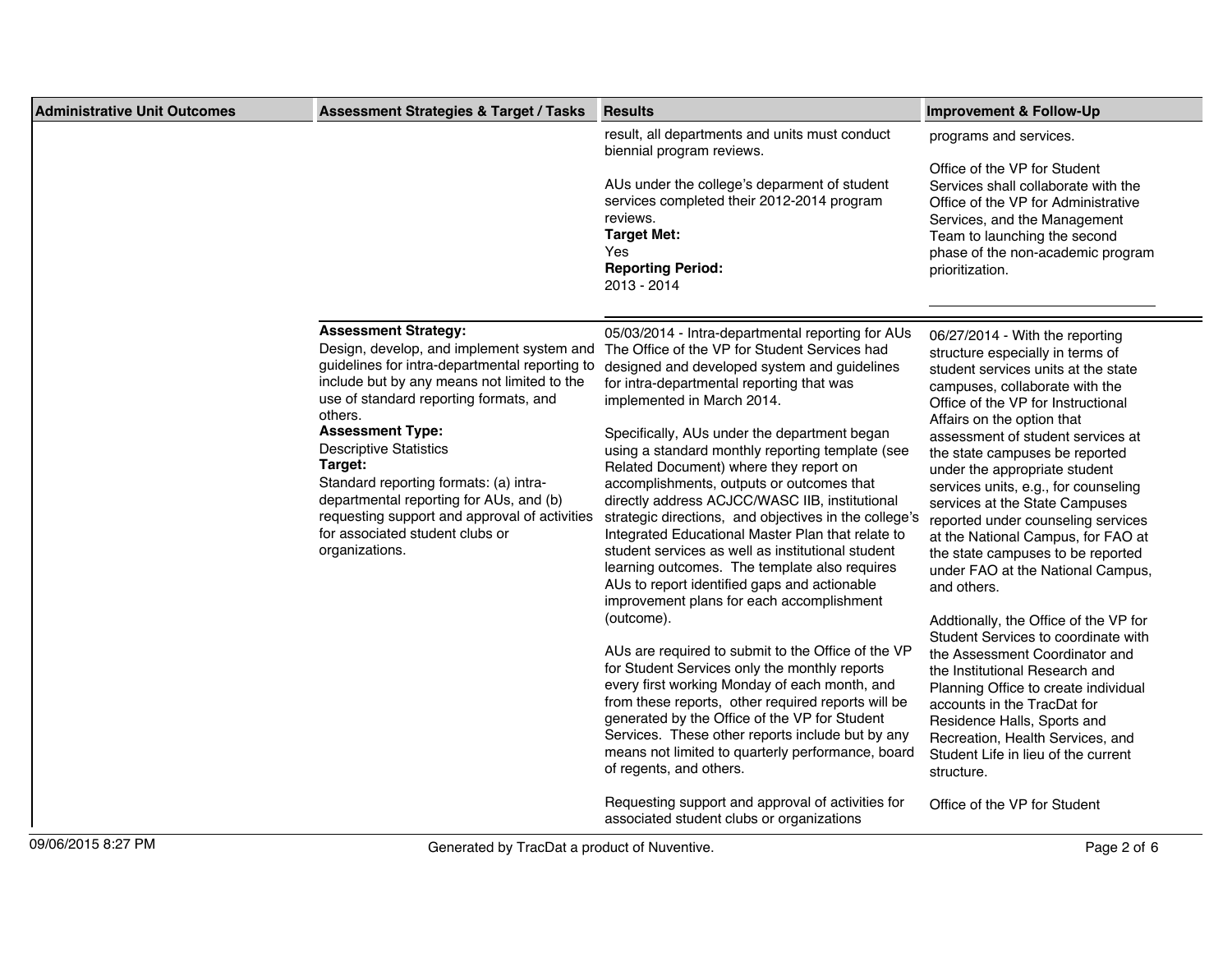| <b>Administrative Unit Outcomes</b> | <b>Assessment Strategies &amp; Target / Tasks</b> | <b>Results</b>                                                                                                                                                                                                                                                                                                                                                                                                                                                                                      | <b>Improvement &amp; Follow-Up</b>                                                                                                                                                                                                                                                                                                                                                                      |
|-------------------------------------|---------------------------------------------------|-----------------------------------------------------------------------------------------------------------------------------------------------------------------------------------------------------------------------------------------------------------------------------------------------------------------------------------------------------------------------------------------------------------------------------------------------------------------------------------------------------|---------------------------------------------------------------------------------------------------------------------------------------------------------------------------------------------------------------------------------------------------------------------------------------------------------------------------------------------------------------------------------------------------------|
|                                     |                                                   | The college has a Student Body Association<br>(SBA) that is fully committed to serving and<br>representing the collective interests of the student<br>body. The SBA council includes the president,<br>vice president, secretary, treasurer, and<br>delegation representatives.                                                                                                                                                                                                                     | Services shall facilitate in-house<br>training to unit supervisors and staff<br>on program assessment and review<br>to ensure continued effectiveness of<br>units in terms of assessing their<br>programs and services.                                                                                                                                                                                 |
|                                     |                                                   | During the academic year 2013-2014, the Office of<br>the VP for Student Services registered 19 student<br>clubs and organizations. These student clubs<br>nclude academic, regional (culture and ethnic<br>heritage), religious, career-related, recreational<br>and sports, and socio-political organizations.                                                                                                                                                                                     | Office of the VP for Student<br>Services shall collaborate with the<br>Office of the VP for Administrative<br>Services, and the Management<br>Team to launching the second<br>phase of the non-academic program<br>prioritization.                                                                                                                                                                      |
|                                     |                                                   | From October 2013 to May 2014, the Office also<br>recorded 29 activities organized by registered<br>students and organizations that included<br>community outreaches or services, fund-raisers,<br>social and recreational, and others.                                                                                                                                                                                                                                                             | Continue to provide support and<br>services that encourage students to<br>actively engage in co- and extra-<br>curricular activities on campus.                                                                                                                                                                                                                                                         |
|                                     |                                                   | The Office of the VP for Student Services had<br>designed, developed and implemented a system<br>for associated student clubs or organizations to<br>request support and approval of their sponsored<br>activities. Particularly, student clubs or<br>organizations are encouraged to actively engage<br>in the assessments of their sponsored activities<br>crucial to fostering the culture of continuous<br>improvement.                                                                         | Delegate the Director of Student Life<br>to (a) develop and coordinate a<br>master calendar of all co-and extra-<br>curricular activities sponsored or<br>organized by student clubs and<br>organizations; (b) facilitate training<br>to officers of clubs and<br>organizations in terms of the<br>assessments of their sponsored<br>activities; and (c) provide<br>leradership training to officers of |
|                                     |                                                   | In requesting support and approval of sponsored<br>activities, associated student clubs or<br>organizations are required to use a standard form<br>that requires them to report the following: (1)<br>succinct description of the activity, (2) target<br>participants, (3) intended objectives or outcomes,<br>(4) targets or criteria of success, and (5) type<br>assessment or methodology. Additionally,<br>relevant documents are also required as<br>attachments to the request, e.g., survey | clubs and organizations specifically<br>in the areas of organizational and<br>financial management, enhancing<br>organizational productivity, and<br>others.                                                                                                                                                                                                                                            |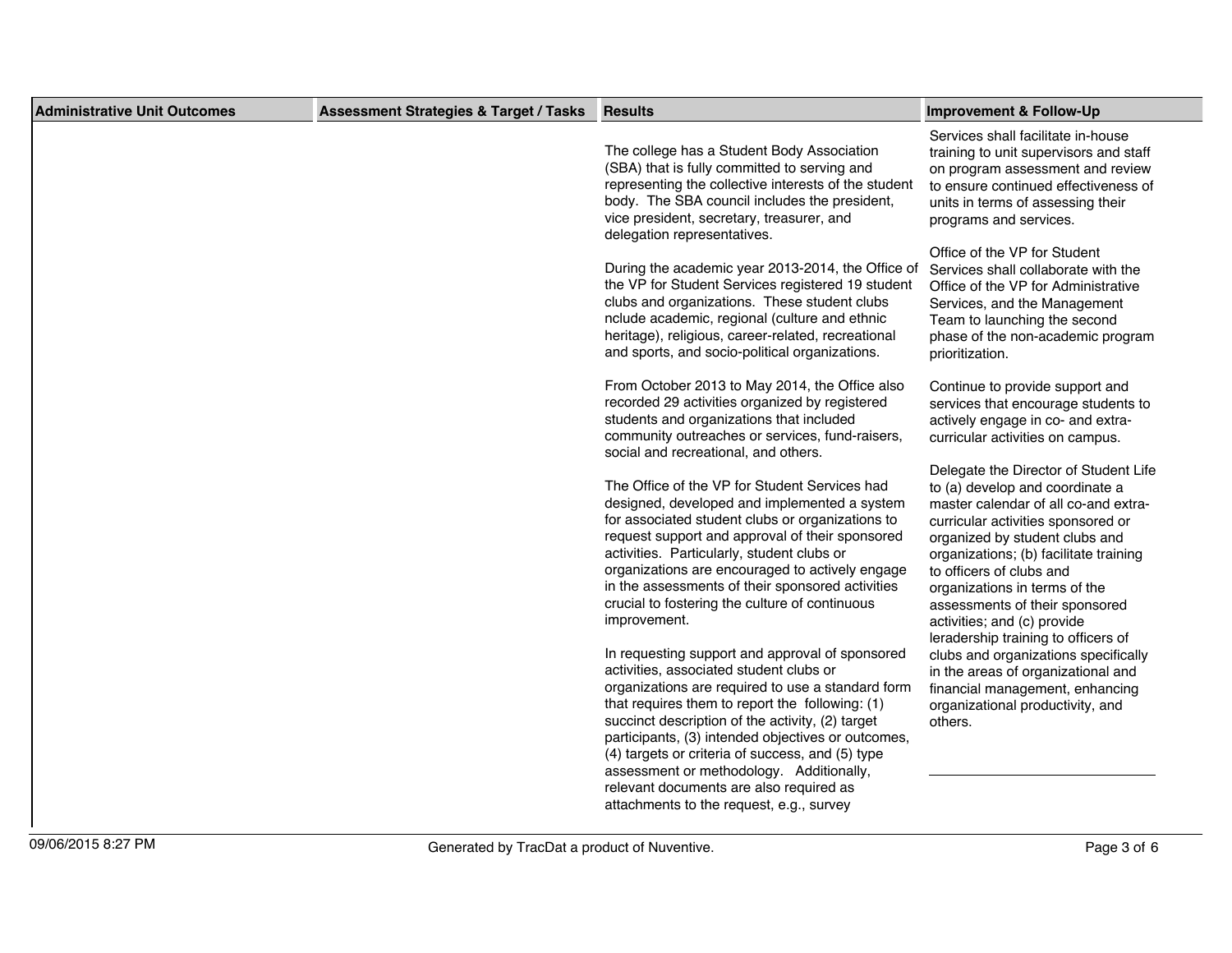| <b>Administrative Unit Outcomes</b> | <b>Assessment Strategies &amp; Target / Tasks</b>                                                                                                                                                                                                                                                                                                           | <b>Results</b>                                                                                                                                                                                                                                                                                                                                                                                                                                                                                                                                                                                                                                                                                                                                                                                                                                                                                                                                                                                                                                                                                                                                                                                                                                                                                                                                                                                                                                                                                                           | <b>Improvement &amp; Follow-Up</b>                                                                                                                                                                                                                                                                                                                 |
|-------------------------------------|-------------------------------------------------------------------------------------------------------------------------------------------------------------------------------------------------------------------------------------------------------------------------------------------------------------------------------------------------------------|--------------------------------------------------------------------------------------------------------------------------------------------------------------------------------------------------------------------------------------------------------------------------------------------------------------------------------------------------------------------------------------------------------------------------------------------------------------------------------------------------------------------------------------------------------------------------------------------------------------------------------------------------------------------------------------------------------------------------------------------------------------------------------------------------------------------------------------------------------------------------------------------------------------------------------------------------------------------------------------------------------------------------------------------------------------------------------------------------------------------------------------------------------------------------------------------------------------------------------------------------------------------------------------------------------------------------------------------------------------------------------------------------------------------------------------------------------------------------------------------------------------------------|----------------------------------------------------------------------------------------------------------------------------------------------------------------------------------------------------------------------------------------------------------------------------------------------------------------------------------------------------|
|                                     |                                                                                                                                                                                                                                                                                                                                                             | instrument, roster of participants, and others.<br>Associated clubs and organizations are required to<br>submit assessment reports of their sponsored<br>activities.<br><b>Target Met:</b><br>Yes<br><b>Reporting Period:</b><br>2013 - 2014                                                                                                                                                                                                                                                                                                                                                                                                                                                                                                                                                                                                                                                                                                                                                                                                                                                                                                                                                                                                                                                                                                                                                                                                                                                                             |                                                                                                                                                                                                                                                                                                                                                    |
|                                     | <b>Assessment Strategy:</b><br>Review and revise existing policies and<br>procedures that relate to student services for<br>currency and applicability.<br><b>Assessment Type:</b><br><b>Descriptive Statistics</b><br>Target:<br>100% of policies and procedures that relate<br>to student services are reviewed and<br>submitted to the Board of Regents. | 06/20/2014 - The Office of the VP for Student<br>Services reviewed all policies and procedures that<br>relate to student services and as complied in the<br>college's Manual for Administrative Policies and<br>Procedures (MAPP). Review includes classifying<br>policies listed in the 2005 COM-FSM MAPP as: (a)<br>category 1, or policies that need revisions; (b)<br>category 2, or policies that require no revisions; (c)<br>category 3, or policies deem obsolete; and (d)<br>category 4, or those that are not truly policies.<br>The institutional definiton of "policy" was used as<br>referenced during the review process. The college<br>defines policy as written expressions of<br>management philosophy and directions,<br>established to provide guidance and assistance to<br>administrators and other members of the COM-<br>FSM community in the conduct of college affairs<br>(MAPP, September 23, 1998).<br>49 policies and procedures that relate to student<br>services in the MAPP fell under category 2; while<br>15 policies are considered obsolete and therefore<br>need to be eliminated. Though listed in the MAPP<br>as policies, 11 fell under category 4. Several<br>policies also listed in the MAPP fell under<br>category, or requiring revisions to ensure their<br>currency and applicability. The Office of the VP<br>for Student Services is currently working with the<br>appropriate AUs and governance entity to drafting<br>amendments to those policies, and the approval | 07/15/2014 - The Office of the VP<br>for Student Services shall<br>coordinate with the appropriate AUs,<br>standing committee and other<br>governance entities to draft,<br>articulate, and review either new or<br>amendments to policies and<br>procedures relating to student<br>services referenced to the<br>institutional planning calendar. |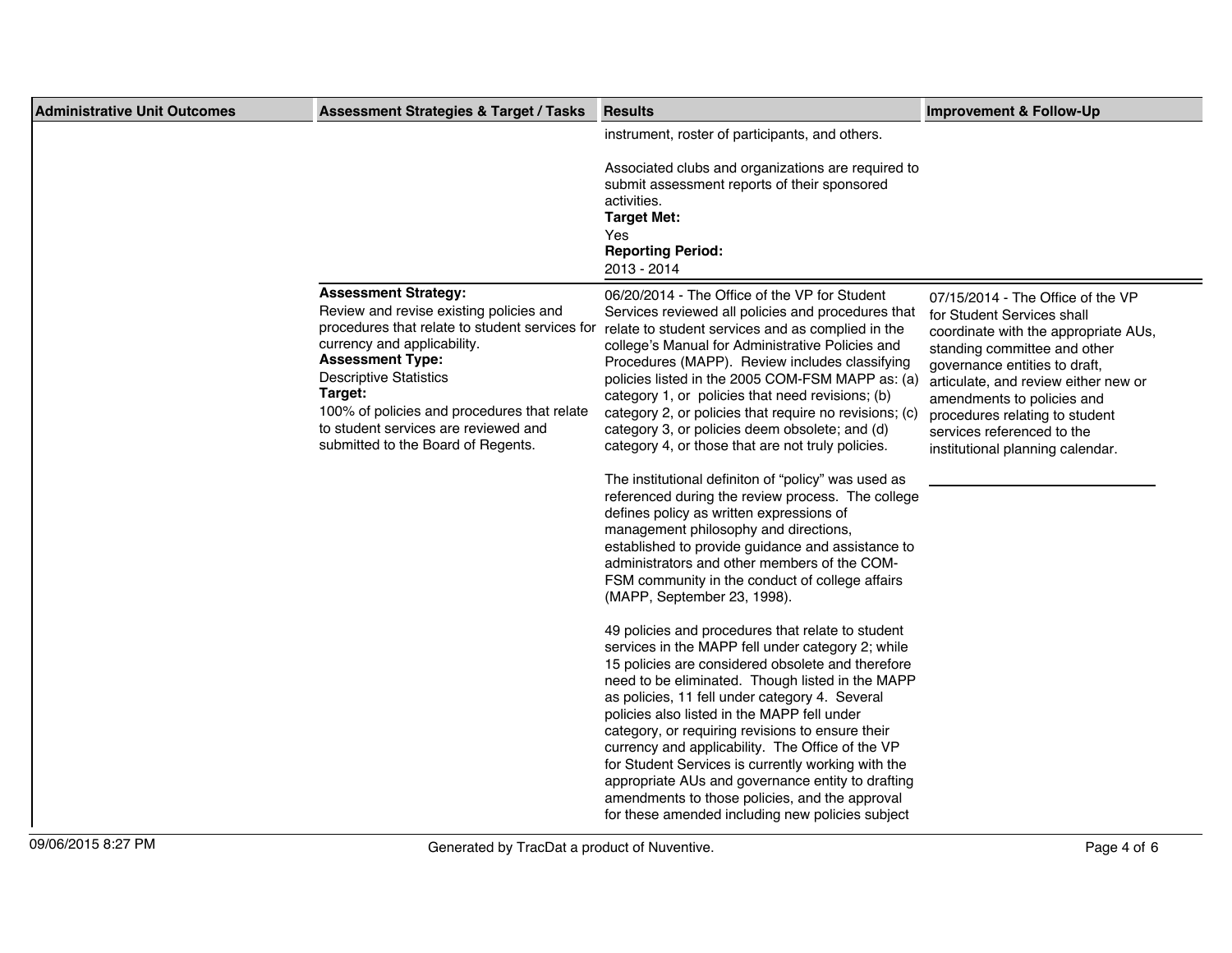| <b>Administrative Unit Outcomes</b>                                                                                                                                                                                                                                                            | <b>Assessment Strategies &amp; Target / Tasks</b>                                                                                                                                                                                                                                                                                                                                                                                                                                                                                                                                                                                                                                              | <b>Results</b>                                                                                                                                                                                                                                                                                                                                                                                                                                                                                                                                                                                                                                                                                          | <b>Improvement &amp; Follow-Up</b>                                                                                                                                                                                                                                                                                                                                                                                                                                                                                                                                                           |
|------------------------------------------------------------------------------------------------------------------------------------------------------------------------------------------------------------------------------------------------------------------------------------------------|------------------------------------------------------------------------------------------------------------------------------------------------------------------------------------------------------------------------------------------------------------------------------------------------------------------------------------------------------------------------------------------------------------------------------------------------------------------------------------------------------------------------------------------------------------------------------------------------------------------------------------------------------------------------------------------------|---------------------------------------------------------------------------------------------------------------------------------------------------------------------------------------------------------------------------------------------------------------------------------------------------------------------------------------------------------------------------------------------------------------------------------------------------------------------------------------------------------------------------------------------------------------------------------------------------------------------------------------------------------------------------------------------------------|----------------------------------------------------------------------------------------------------------------------------------------------------------------------------------------------------------------------------------------------------------------------------------------------------------------------------------------------------------------------------------------------------------------------------------------------------------------------------------------------------------------------------------------------------------------------------------------------|
|                                                                                                                                                                                                                                                                                                |                                                                                                                                                                                                                                                                                                                                                                                                                                                                                                                                                                                                                                                                                                | to the institutional timeline set forth in the college's<br>planning calendar.                                                                                                                                                                                                                                                                                                                                                                                                                                                                                                                                                                                                                          |                                                                                                                                                                                                                                                                                                                                                                                                                                                                                                                                                                                              |
|                                                                                                                                                                                                                                                                                                |                                                                                                                                                                                                                                                                                                                                                                                                                                                                                                                                                                                                                                                                                                | The 64 policies classifed as category 2 and 3<br>including the 11 listed as policies in the MAPP but<br>are not truly policies were presented to the Board<br>of Regents for review during its March 24, 2014                                                                                                                                                                                                                                                                                                                                                                                                                                                                                           |                                                                                                                                                                                                                                                                                                                                                                                                                                                                                                                                                                                              |
|                                                                                                                                                                                                                                                                                                |                                                                                                                                                                                                                                                                                                                                                                                                                                                                                                                                                                                                                                                                                                | meeting held in Kosrae.<br><b>Target Met:</b><br>Yes<br><b>Reporting Period:</b>                                                                                                                                                                                                                                                                                                                                                                                                                                                                                                                                                                                                                        |                                                                                                                                                                                                                                                                                                                                                                                                                                                                                                                                                                                              |
|                                                                                                                                                                                                                                                                                                |                                                                                                                                                                                                                                                                                                                                                                                                                                                                                                                                                                                                                                                                                                | 2013 - 2014                                                                                                                                                                                                                                                                                                                                                                                                                                                                                                                                                                                                                                                                                             |                                                                                                                                                                                                                                                                                                                                                                                                                                                                                                                                                                                              |
| C - administrative - VPSS Office - 2013-<br>2014 VPSS Outcome 2 - Students will<br>engage in active learning and use effective<br>time management to balance academic<br>work with extra-curricular activities.<br><b>AUO Assessment Cycle:</b><br>2013 - 2014<br><b>AUO Status:</b><br>Active | <b>Assessment Strategy:</b><br>Collaborate and coordinate with Instructional<br>Affairs primarily in designing, developing,<br>and implementing the first-year experience<br>seminar training program.<br><b>Assessment Type:</b><br><b>Descriptive Statistics</b><br>Target:<br>First-Year Experience course implemented                                                                                                                                                                                                                                                                                                                                                                      | 06/11/2014 - While the work on designing and<br>developing is a work in progress, the<br>implementation of the first-year experience<br>seminar training program beginning Fall 2014<br>semester is uncertain.<br><b>Target Met:</b><br>No<br><b>Reporting Period:</b><br>2013 - 2014                                                                                                                                                                                                                                                                                                                                                                                                                   | 07/29/2014 - The Office of the VP<br>for Student Services shall continue<br>to collaborate with the Office of the<br>VP for Instructional Affairs in<br>designing, developing, and<br>implementing the first-year<br>experience training program.                                                                                                                                                                                                                                                                                                                                            |
|                                                                                                                                                                                                                                                                                                | by Fall 2014 (IEMP, AP1, 1.8)<br><b>Assessment Strategy:</b><br>Coordinate with the department's counseling<br>services, the peer counseling center,<br>student life, and other student services units<br>especially to facilitating workshops or<br>trainings for students in the following areas:<br>time management, value of higher education<br>to both society and to individuals, value of<br>the general education curriculum and the<br>worth of lifelong learning and scholarship,<br>establishing more specific career goals, and<br>others.<br><b>Assessment Type:</b><br><b>Descriptive Statistics</b><br>Target:<br>At least four workshops covering the<br>aforementioned areas | 06/04/2014 - Calendar of student activities listing<br>the various trainings, workshops, forums, and<br>other activities coordinated by the department is<br>available online.<br>The Office of the VP for Student Services<br>published the 2014 issue of the Student Handbook<br>that provide essential information about: (a)<br>administrative and academic units and contact<br>information, (b) available student support services,<br>(c) academic policies and procedures, (d) student<br>conduct and discipline including pertinent<br>procedures, and (e) calendar of activities. The<br>student handbook is also accessible online.<br><b>Target Met:</b><br>Yes<br><b>Reporting Period:</b> | 07/25/2014 - Office of the VP for<br>Student Services to coordinate with<br>Student Life to ensure that the<br>calendar of student activities are<br>routinely updated to include also<br>those activities, workshops,<br>trainings, and forums available for<br>students at the state campuses.<br>Office of the VP for Student<br>Services to coordinate that<br>activities, workshops, forums, and<br>trainings have syllabi with<br>articulated learning outcomes or<br>objectives that directly address any<br>one of the institutional student<br>learning outcomes. Additionally, all |